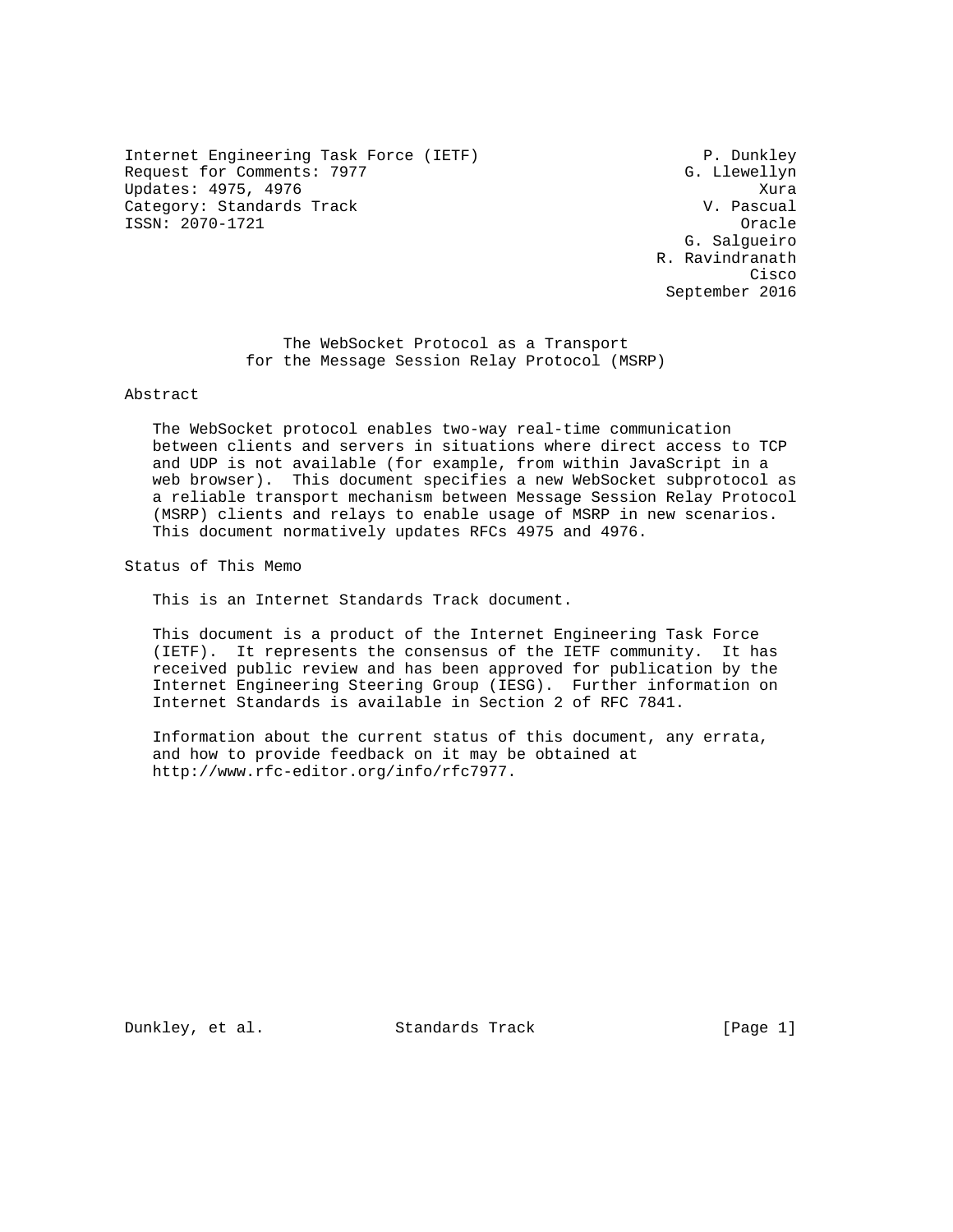Copyright Notice

 Copyright (c) 2016 IETF Trust and the persons identified as the document authors. All rights reserved.

 This document is subject to BCP 78 and the IETF Trust's Legal Provisions Relating to IETF Documents (http://trustee.ietf.org/license-info) in effect on the date of

 publication of this document. Please review these documents carefully, as they describe your rights and restrictions with respect to this document. Code Components extracted from this document must include Simplified BSD License text as described in Section 4.e of the Trust Legal Provisions and are provided without warranty as described in the Simplified BSD License.

 This document may contain material from IETF Documents or IETF Contributions published or made publicly available before November 10, 2008. The person(s) controlling the copyright in some of this material may not have granted the IETF Trust the right to allow modifications of such material outside the IETF Standards Process. Without obtaining an adequate license from the person(s) controlling the copyright in such materials, this document may not be modified outside the IETF Standards Process, and derivative works of it may not be created outside the IETF Standards Process, except to format it for publication as an RFC or to translate it into languages other than English.

Dunkley, et al. Standards Track [Page 2]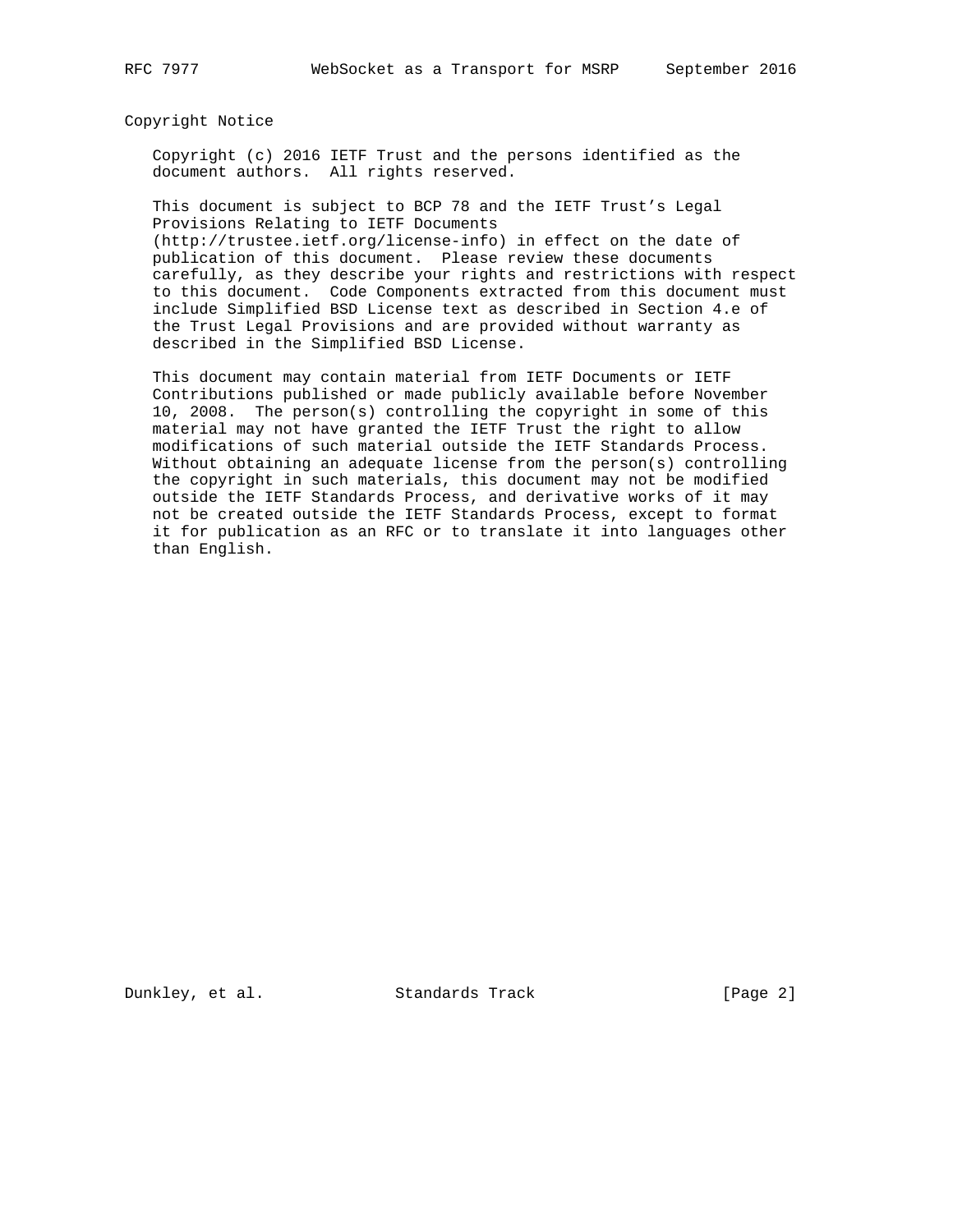Table of Contents

| Introduction $\ldots \ldots \ldots \ldots \ldots \ldots \ldots \ldots$<br>$1 \cdot$ | 4              |
|-------------------------------------------------------------------------------------|----------------|
| 2.1                                                                                 | $\overline{4}$ |
| 2.1.                                                                                | 5              |
| WebSocket Protocol Overview<br>3.                                                   | 5              |
| 4.<br>The WebSocket MSRP Subprotocol                                                | 6              |
|                                                                                     | 6              |
| 4.2.                                                                                | 7              |
| 5. MSRP WebSocket Transport                                                         | 7              |
|                                                                                     | 7              |
|                                                                                     | 7              |
| 5.2.1. MSRP URI Transport Parameter                                                 | 7              |
| 5.2.2. SDP Transport Protocol                                                       | 8              |
|                                                                                     | 8              |
| 5.3.1. AUTH Request Authentication                                                  | $\,8\,$        |
| б.                                                                                  | 9              |
| 7.                                                                                  | $\overline{9}$ |
| 8.                                                                                  | 10             |
|                                                                                     | 10             |
| WebSocket Authentication<br>8.1.1.                                                  | 10             |
| 8.1.2. MSRP Authentication                                                          | 12             |
| Example Session: MSRP WebSocket Client to MSRP Client<br>8.2.                       | 14             |
|                                                                                     | 14             |
| 8.2.2. SEND (MSRP WebSocket Client to MSRP Client)                                  | 15             |
| 8.2.3. SEND (MSRP Client to MSRP WebSocket Client)                                  | 16             |
| 8.3. Example Session: Two MSRP WebSocket Clients                                    | 18             |
| 8.3.1.                                                                              | 18             |
| 8.3.2.                                                                              | 19             |
| 8.4. Example Session: MSRP WebSocket Client to MSRP Client                          |                |
|                                                                                     | 20             |
| 8.4.1.                                                                              | 20             |
|                                                                                     | 21             |
| 9.                                                                                  | 24             |
|                                                                                     | 24             |
|                                                                                     | 25             |
| Normative References<br>11.1.                                                       | 25             |
| 11.2.<br>Informative References                                                     | 25             |
| Appendix A.<br>Implementation Guidelines: MSRP WebSocket Client                     |                |
| Considerations 27                                                                   |                |
|                                                                                     |                |
|                                                                                     | 28             |

Dunkley, et al. Standards Track [Page 3]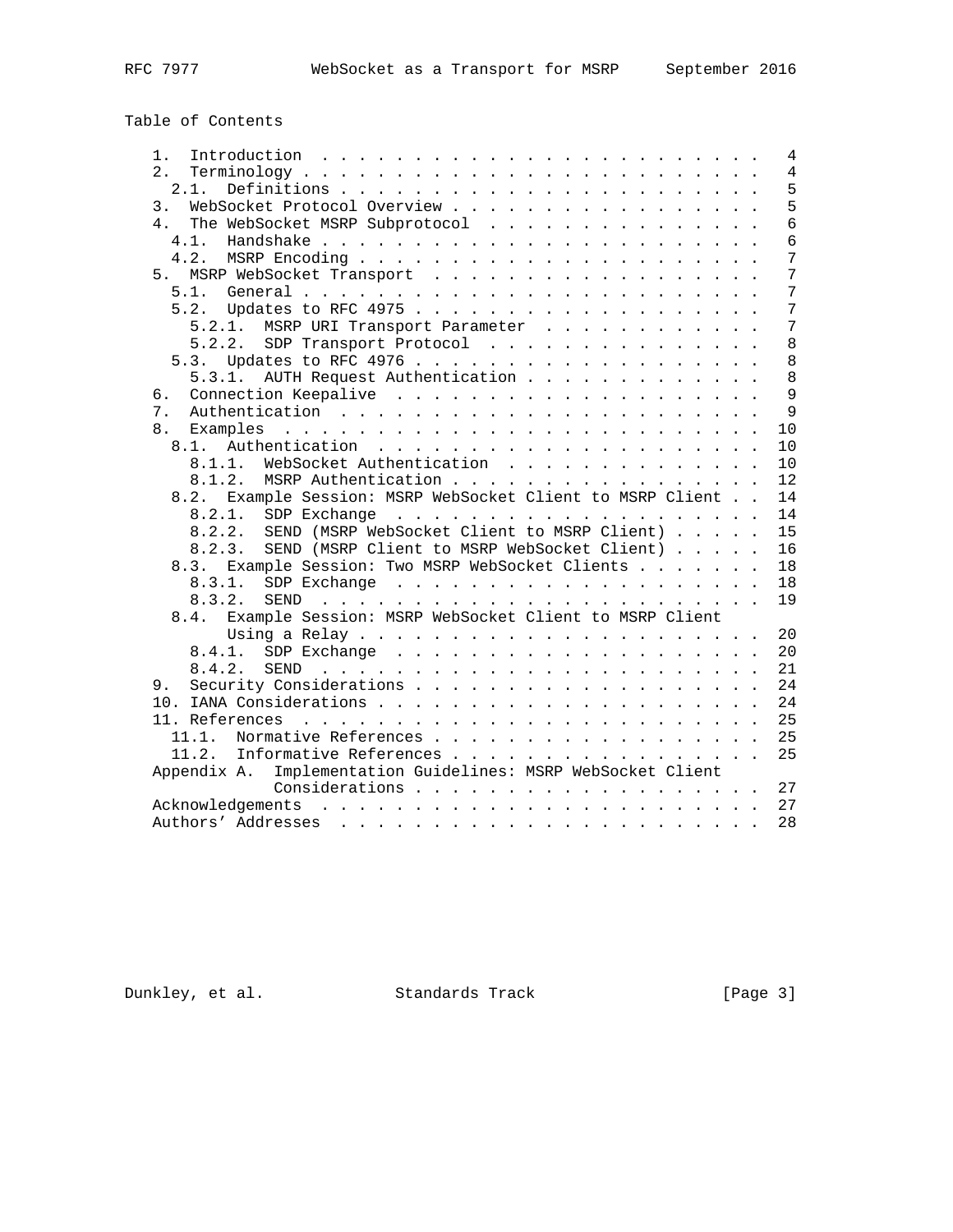# 1. Introduction

 The WebSocket [RFC6455] protocol enables message exchange between clients and servers on top of a persistent TCP connection (optionally secured with Transport Layer Security (TLS) [RFC5246]). The initial protocol handshake makes use of HTTP [RFC7230] semantics, allowing the WebSocket protocol to reuse existing HTTP infrastructure.

 Modern web browsers include a WebSocket client stack complying with the WebSocket API [WS-API] as specified by the W3C. It is expected that other client applications (those running in personal computers and devices such as smartphones) will also make a WebSocket client stack available. The specification in this document enables usage of Message Session Relay Protocol [RFC4975] in these scenarios.

 This specification defines a new WebSocket subprotocol (as defined in Section 1.9 in [RFC6455]) for transporting MSRP messages between a WebSocket client and MSRP relay [RFC4976] containing a WebSocket server, a new transport for MSRP, and procedures for MSRP clients and relays implementing the WebSocket transport.

 MSRP over WebSocket is well suited for MSRP interactions between clients and servers. Common use cases for MSRP over WebSocket include:

- o Human-to-machine messaging
- o Client-to-server data exchange (for example, application control signaling)
- o Human-to-human messaging where local policy requires authentication and/or logging

 MSRP Connection Establishment for Media Anchoring (MSRP-CEMA) [RFC6714] is outside of the scope of this document, as this document is intended to describe connecting to a WebSocket server that is an MSRP relay.

### 2. Terminology

 The key words "MUST", "MUST NOT", "REQUIRED", "SHALL", "SHALL NOT", "SHOULD", "SHOULD NOT", "RECOMMENDED", "MAY", and "OPTIONAL" in this document are to be interpreted as described in [RFC2119].

Dunkley, et al. Standards Track [Page 4]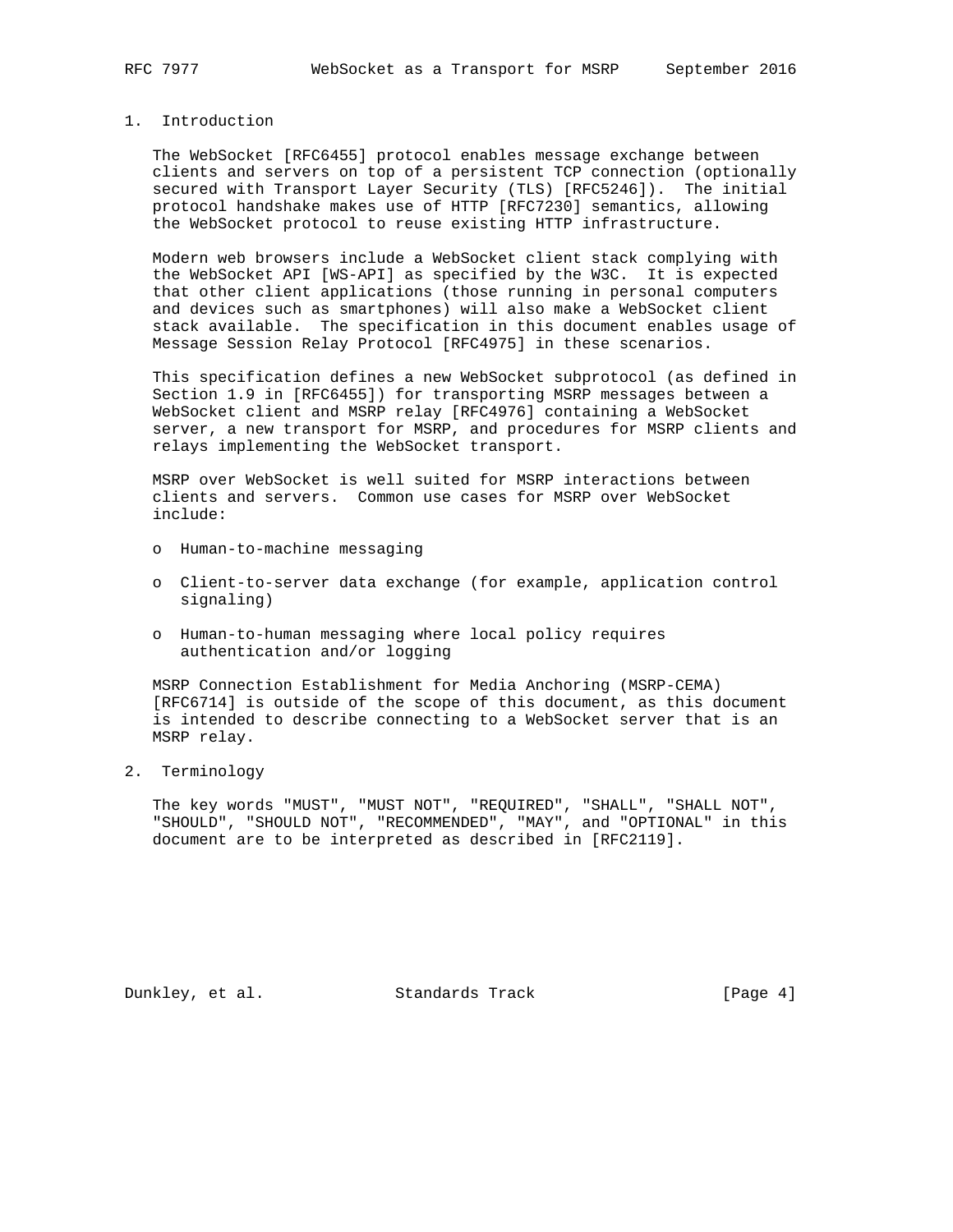# 2.1. Definitions

- MSRP WebSocket Client: An MSRP entity capable of opening outbound connections to MSRP relays that are WebSocket servers and communicating using the WebSocket MSRP subprotocol as defined by this document.
- MSRP WebSocket Server: An MSRP entity (specifically an MSRP relay [RFC4976]) capable of listening for inbound connections from WebSocket clients and communicating using the WebSocket MSRP subprotocol as defined by this document.
- 3. WebSocket Protocol Overview

 The WebSocket protocol [RFC6455] is a transport layer on top of TCP (optionally secured with TLS [RFC5246]) in which both the client and server exchange message units in both directions. The protocol defines a connection handshake, WebSocket subprotocol and extensions negotiation, a frame format for sending application and control data, a masking mechanism, and status codes for indicating disconnection causes.

 The WebSocket connection handshake is based on HTTP [RFC7230] and utilizes the HTTP GET method with an "Upgrade" request. This is sent by the client and then answered by the server (if the negotiation succeeded) with an HTTP 101 status code. Once the handshake is completed, the connection upgrades from HTTP to the WebSocket protocol. This handshake procedure is designed to reuse the existing HTTP infrastructure. During the connection handshake, client and server agree on the application protocol to use on top of the WebSocket transport. Such application protocol (also known as a "WebSocket subprotocol") defines the format and semantics of the messages exchanged by the endpoints. This could be a custom protocol or a standardized one (such as the WebSocket MSRP subprotocol defined in this document). Once the HTTP 101 response is processed, both client and server reuse the underlying TCP connection for sending WebSocket messages and control frames to each other. Unlike plain HTTP, this connection is persistent and can be used for multiple message exchanges.

 WebSocket defines message units to be used by applications for the exchange of data, so it provides a message boundary-preserving transport layer. These message units can contain either UTF-8 text or binary data and can be split into multiple WebSocket text/binary transport frames as needed by the WebSocket stack.

Dunkley, et al. Standards Track [Page 5]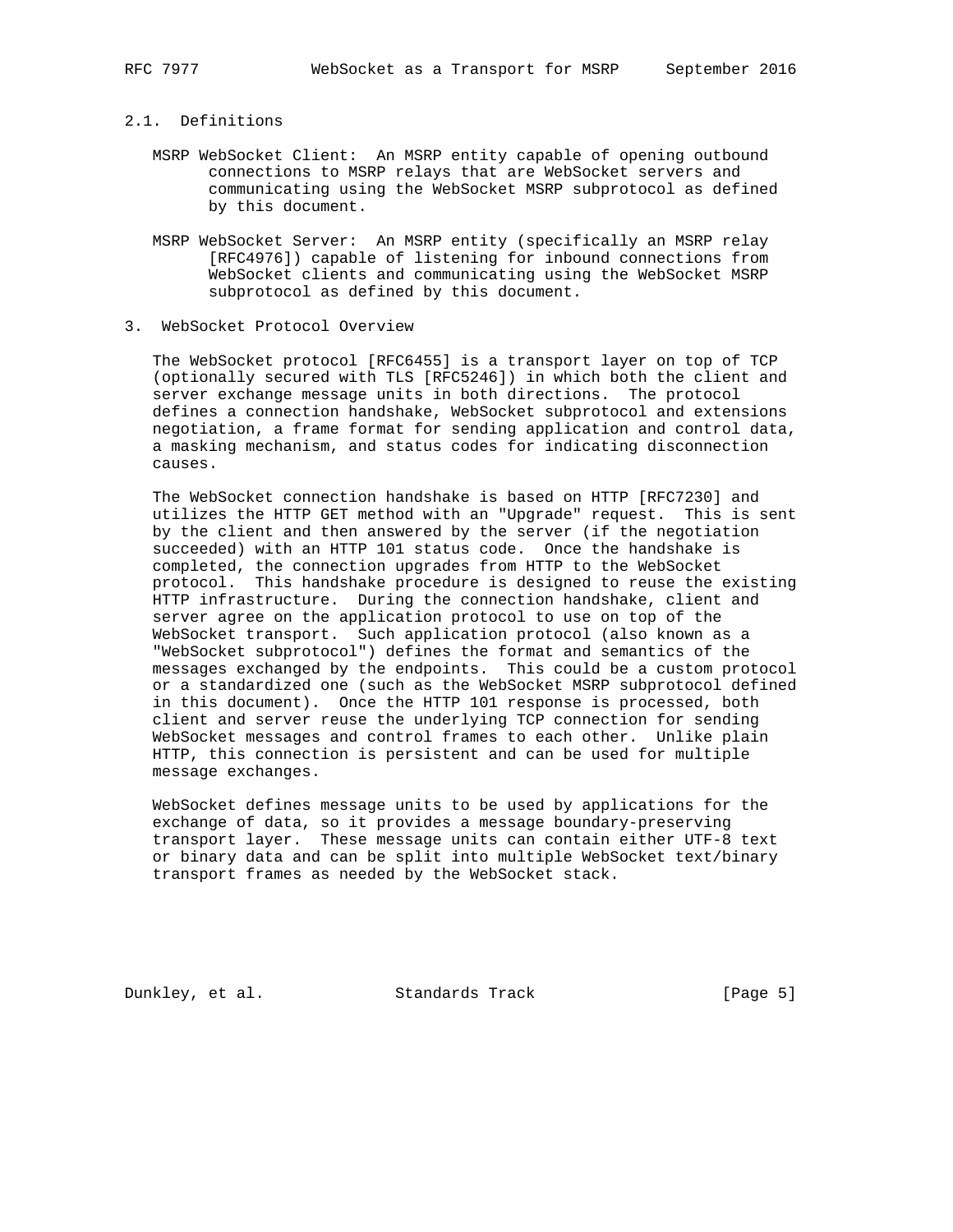The WebSocket API [WS-API] for web browsers only defines callbacks to be invoked upon receipt of an entire message unit regardless of whether it was received in a single WebSocket frame or split across multiple frames.

4. The WebSocket MSRP Subprotocol

 The term WebSocket subprotocol refers to an application-level protocol layered on top of a WebSocket connection. This document specifies the WebSocket MSRP subprotocol for carrying MSRP requests and responses through a WebSocket connection.

## 4.1. Handshake

 The MSRP WebSocket Client and MSRP WebSocket Server negotiate usage of the WebSocket MSRP subprotocol during the WebSocket handshake procedure as defined in Section 1.3 of [RFC6455]. The Client MUST include the value "msrp" in the Sec-WebSocket-Protocol header in its handshake request. The 101 reply from the Server MUST contain "msrp" in its corresponding Sec-WebSocket-Protocol header.

 Below is an example of a WebSocket handshake in which the Client requests the WebSocket MSRP subprotocol support from the Server:

 GET / HTTP/1.1 Host: a.example.com Upgrade: websocket Connection: Upgrade Sec-WebSocket-Key: dGhlIHNhbXBsZSBub25jZQ== Origin: http://www.example.com Sec-WebSocket-Protocol: msrp Sec-WebSocket-Version: 13

 The handshake response from the Server accepting the WebSocket MSRP subprotocol would look as follows:

 HTTP/1.1 101 Switching Protocols Upgrade: websocket Connection: Upgrade Sec-WebSocket-Accept: s3pPLMBiTxaQ9kYGzzhZRbK+xOo= Sec-WebSocket-Protocol: msrp

 Once the negotiation has been completed, the WebSocket connection is established and can be used for the transport of MSRP requests and responses. The WebSocket messages transmitted over this connection MUST conform to the negotiated WebSocket subprotocol.

Dunkley, et al. Standards Track [Page 6]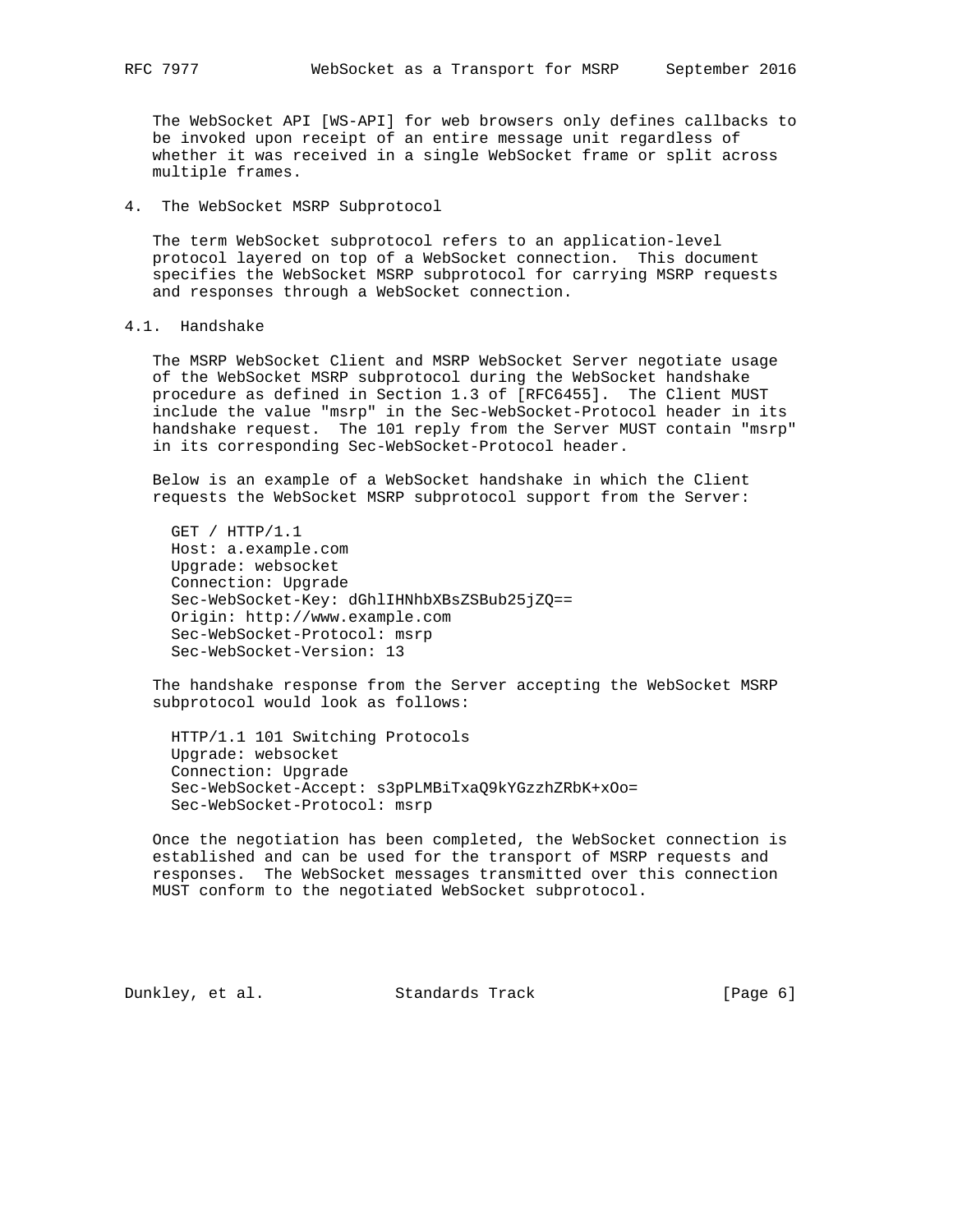## 4.2. MSRP Encoding

 WebSocket messages can be transported in either UTF-8 text frames or binary frames. MSRP [RFC4975] allows both text and binary bodies in MSRP requests. Therefore, MSRP WebSocket Clients and Servers MUST accept both text and binary frames.

 The WebSocket API [WS-API] does not allow developers to choose whether to send UTF-8 text or binary frames but will not send non-UTF-8 characters in a text frame. The content of text frames MUST be interpreted as binary by WebSocket Clients and Servers.

- 5. MSRP WebSocket Transport
- 5.1. General

 WebSocket clients cannot receive WebSocket connections initiated by other WebSocket clients or WebSocket servers. This means that it is challenging for an MSRP client to communicate directly with other MSRP clients. Therefore, all MSRP-over-WebSocket messages MUST be routed via an MSRP WebSocket Server. MSRP traffic transported over WebSockets MUST be protected by using a Secure WebSocket (WSS) connection (using TLS [RFC5246] over TCP).

 MSRP WebSocket Servers can be used to route MSRP messages between MSRP WebSocket Clients and between MSRP WebSocket Clients and "normal" MSRP clients and relays.

 Each MSRP chunk MUST be carried within a single WebSocket message, and a WebSocket message MUST NOT contain more than one MSRP chunk.

 This simplifies parsing of MSRP messages for both clients and servers. When large messages are sent by a non-WebSocket peer, MSRP chunking (as defined in Section 5.1 of [RFC4975]) MUST be used by the WebSocket MSRP Servers to split the message into several smaller MSRP chunks.

### 5.2. Updates to RFC 4975

### 5.2.1. MSRP URI Transport Parameter

 This document defines the value "ws" as the transport parameter value for an MSRP URI [RFC3986] to be contacted using the MSRP WebSocket subprotocol as transport.

Dunkley, et al. Standards Track [Page 7]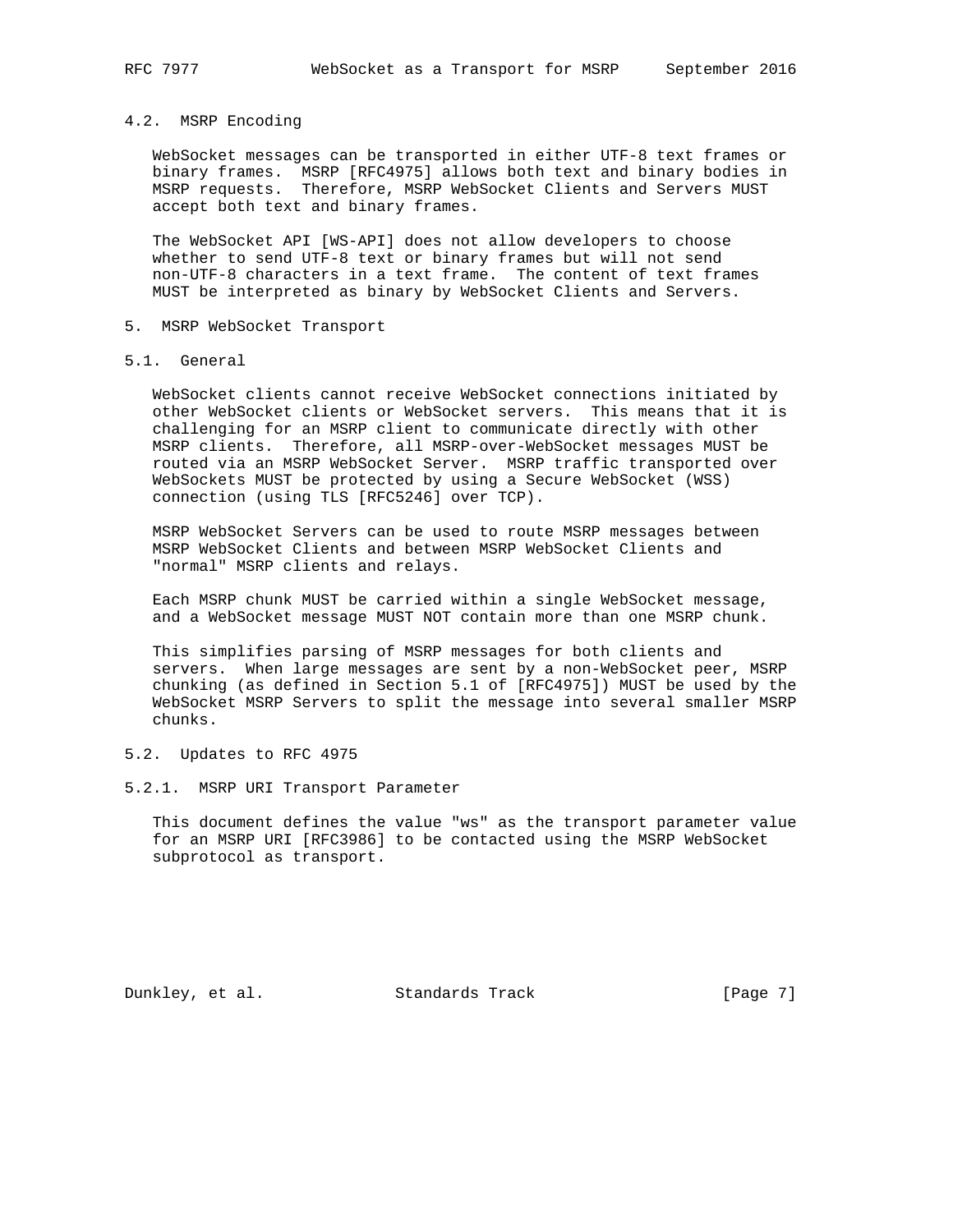The updated ABNF [RFC5234] for this parameter is the following (the original BNF for this parameter can be found in [RFC4975]):

transport = "tcp" / "ws" / 1\*ALPHANUM

5.2.2. SDP Transport Protocol

 This document does not define a new Session Description Protocol (SDP) transport protocol for MSRP over WebSockets. As all MSRP-over- WebSocket messages MUST be routed via an MSRP WebSocket Server, the MSRP WebSocket Client MUST specify "TCP/TLS/MSRP" protocols in the SDP m-line -- that being the protocol used by non-WebSocket clients and between MSRP relays (see Section 8.1 of [RFC4975]).

 The "ws" transport parameter will appear in the endpoint URI in the SDP "path" attribute (see Section 8.2 of [RFC4975]). MSRP was designed with the possibility of new transport bindings in mind (see Section 6 of [RFC4975]), so MSRP implementations are expected to allow unrecognized transports, provided that they do not have to establish a direct connection to the resource described by the URI.

5.3. Updates to RFC 4976

5.3.1. AUTH Request Authentication

 The MSRP relay specification [RFC4976] states that AUTH requests MUST be authenticated. This document modifies this requirement to state that all connections between MSRP clients and relays MUST be authenticated. In the case of the MSRP WebSocket Clients, there are three possible authentication mechanisms:

- 1. HTTP Digest authentication in AUTH (as per [RFC4976]).
- 2. Cookie-based or HTTP Digest authentication in the WebSocket Handshake (see Section 7).
- 3. Mutual TLS between the WebSocket-based MSRP client and the WebSocket server.

 The AUTH request is a required event when authentication occurs at the WebSocket connection level since the "Use-Path:" header required to create the SDP offer is included in the 200 OK response to the AUTH request.

Dunkley, et al. Standards Track [Page 8]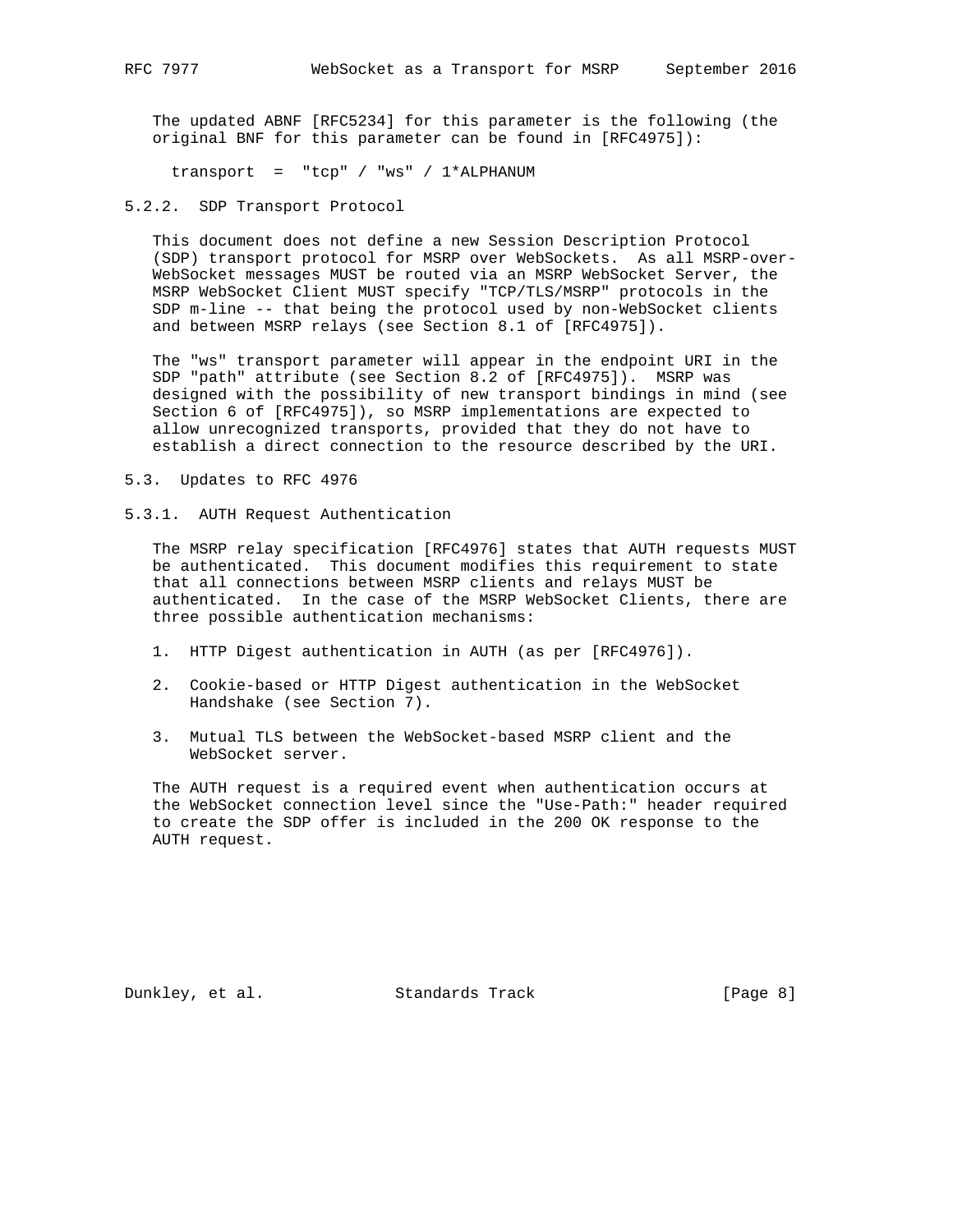### 6. Connection Keepalive

 It is RECOMMENDED that MSRP WebSocket Clients and Servers keep their WebSocket connections open by sending periodic WebSocket "Ping" frames as described in Section 5.5.2 of [RFC6455].

 The WebSocket API [WS-API] does not provide a mechanism for applications running in a web browser to control whether or not periodic WebSocket "Ping" frames are sent to the server. The implementation of such a keepalive feature is the decision of each web browser manufacturer and may also depend on the configuration of the web browser.

 A future WebSocket protocol extension providing a similar keepalive mechanism could also be used.

 When MSRP WebSocket Clients or Servers cannot use WebSocket "Ping" frames to keep connections open, an MSRP implementation MAY use bodiless SEND requests as described in Section 7.1 of [RFC4975]. MSRP WebSocket Clients or Servers MUST be prepared to receive bodiless SEND requests.

7. Authentication

 Prior to sending MSRP requests, an MSRP WebSocket Client connects to an MSRP WebSocket Server and performs the connection handshake. As described in Section 3, the handshake procedure involves a HTTP GET method request from the Client and a response from the Server including an HTTP 101 status code.

 In order to authorize the WebSocket connection, the MSRP WebSocket Server MAY inspect any HTTP headers present (for example, Cookie [RFC6265], Host [RFC7230], or Origin [RFC6454]) in the HTTP GET request. For many web applications, the value of such a Cookie is provided by the web server once the user has authenticated themselves to the web server, which could be done by many existing mechanisms. As an alternative method, the MSRP WebSocket Server could request HTTP authentication by replying to the Client's GET method request with a HTTP 401 status code. The WebSocket protocol [RFC6455] covers this usage in Section 4.1 and is paraphrased as follows:

 If the status code received from the server is not 101, the WebSocket client stack handles the response per HTTP [RFC7230] procedures; in particular, the client might perform authentication if it receives a 401 status code.

Dunkley, et al. Standards Track [Page 9]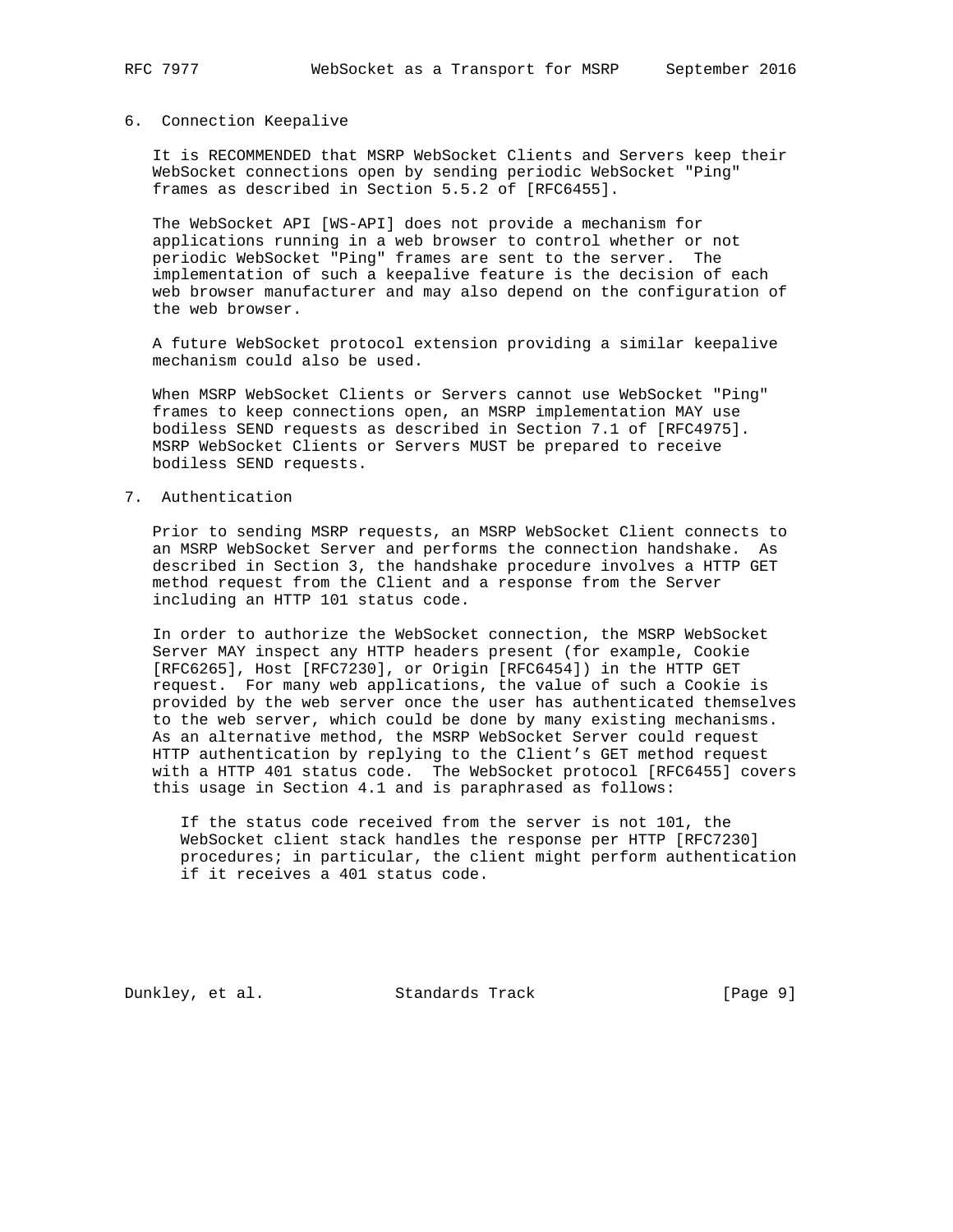If the HTTP GET request contains an Origin header, the MSRP WebSocket Server SHOULD indicate Cross-Origin Resource Sharing [CORS] by adding an Access-Control-Allow-Origin header to the 101 response.

 Regardless of whether the MSRP WebSocket Server requires authentication during the WebSocket handshake, authentication MAY be requested at the MSRP protocol level by an MSRP Server challenging AUTH requests using a 401 response. Therefore, an MSRP WebSocket Client SHOULD support HTTP Digest [RFC7235] authentication as stated in [RFC4976].

- 8. Examples
- 8.1. Authentication
- 8.1.1. WebSocket Authentication

 Alice (MSRP WSS) a.example.com | | |HTTP GET (WS handshake) F1 | |---------------------------->| |101 Switching Protocols F2 | |<----------------------------| | | |AUTH F3 | |---------------------------->| |200 OK F4 | |<----------------------------| | |

 Alice loads a web page using her web browser and retrieves JavaScript code implementing the WebSocket MSRP subprotocol defined in this document. The JavaScript code (an MSRP WebSocket Client) establishes a secure WebSocket connection with an MSRP relay (an MSRP WebSocket Server) at a.example.com. Upon WebSocket connection, Alice constructs and sends an MSRP AUTH request. Since the JavaScript stack in a browser has no way to determine the local address from which the WebSocket connection was made, this implementation uses a random ".invalid" domain name for the hostpart of the From-Path URI (see Appendix A).

Dunkley, et al. Standards Track [Page 10]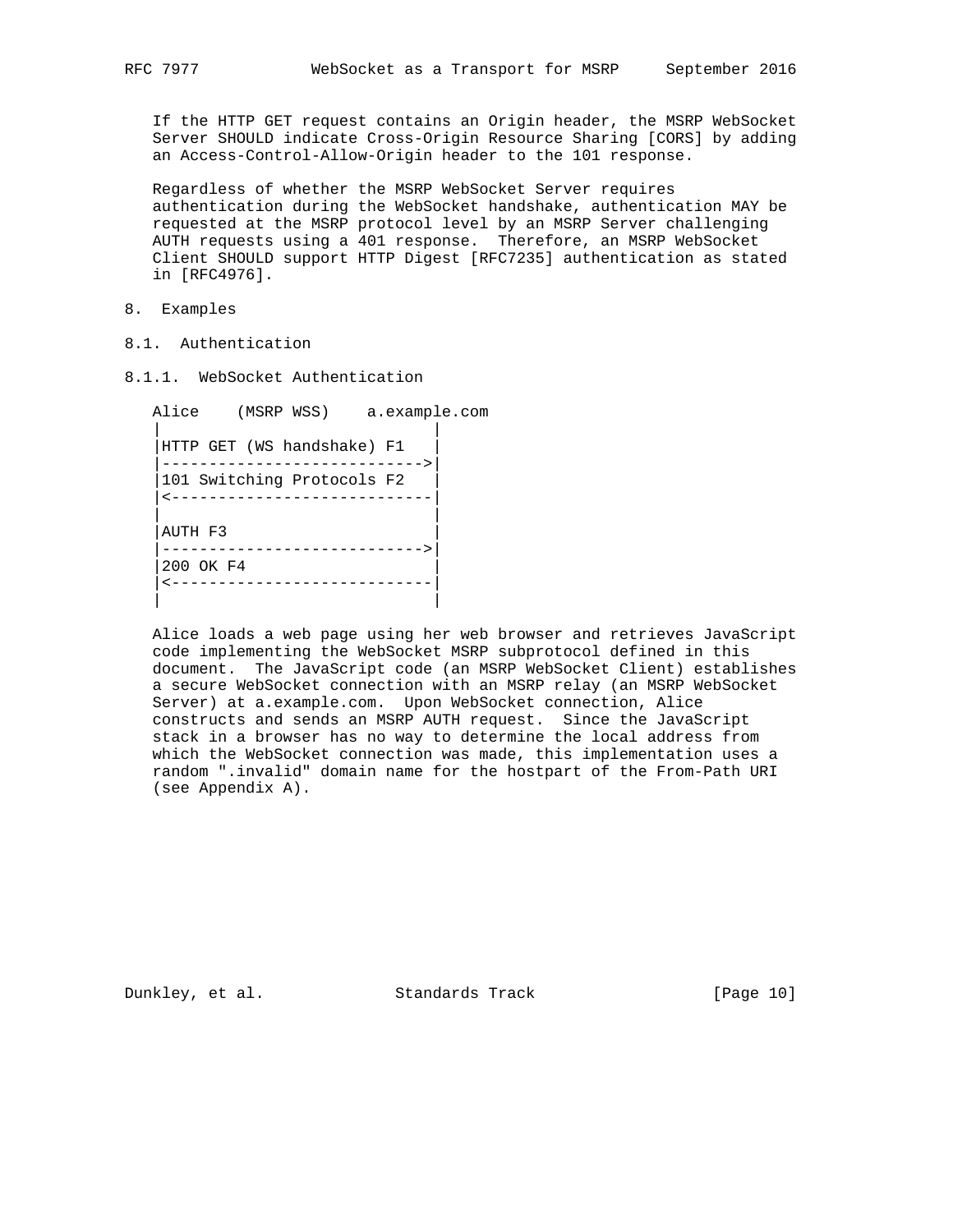In this example, it is assumed that authentication is performed at the WebSocket layer (not shown), so no challenge is issued for the MSRP AUTH message: F1 HTTP GET (WS handshake) Alice -> a.example.com (TLS) GET / HTTP/1.1 Host: a.example.com Upgrade: websocket Connection: Upgrade Sec-WebSocket-Key: dGhlIHNhbXBsZSBub25jZQ== Origin: https://www.example.com Sec-WebSocket-Protocol: msrp Sec-WebSocket-Version: 13 F2 101 Switching Protocols a.example.com -> Alice (TLS) HTTP/1.1 101 Switching Protocols Upgrade: websocket Connection: Upgrade Sec-WebSocket-Accept: s3pPLMBiTxaQ9kYGzzhZRbK+xOo= Sec-WebSocket-Protocol: msrp F3 AUTH Alice -> a.example.com (transport WSS) MSRP 49fi AUTH To-Path: msrps://alice@a.example.com:443;ws From-Path: msrps://df7jal23ls0d.invalid:2855/98cjs;ws -------49fi\$ F4 200 OK a.example.com -> Alice (transport WSS) MSRP 49fi 200 OK To-Path: msrps://df7jal23ls0d.invalid:2855/98cjs;ws From-Path: msrps://alice@a.example.com:443;ws

Use-Path: msrps://a.example.com:2855/jui787s2f;tcp

 Expires: 900 -------49fi\$

Dunkley, et al. Standards Track [Page 11]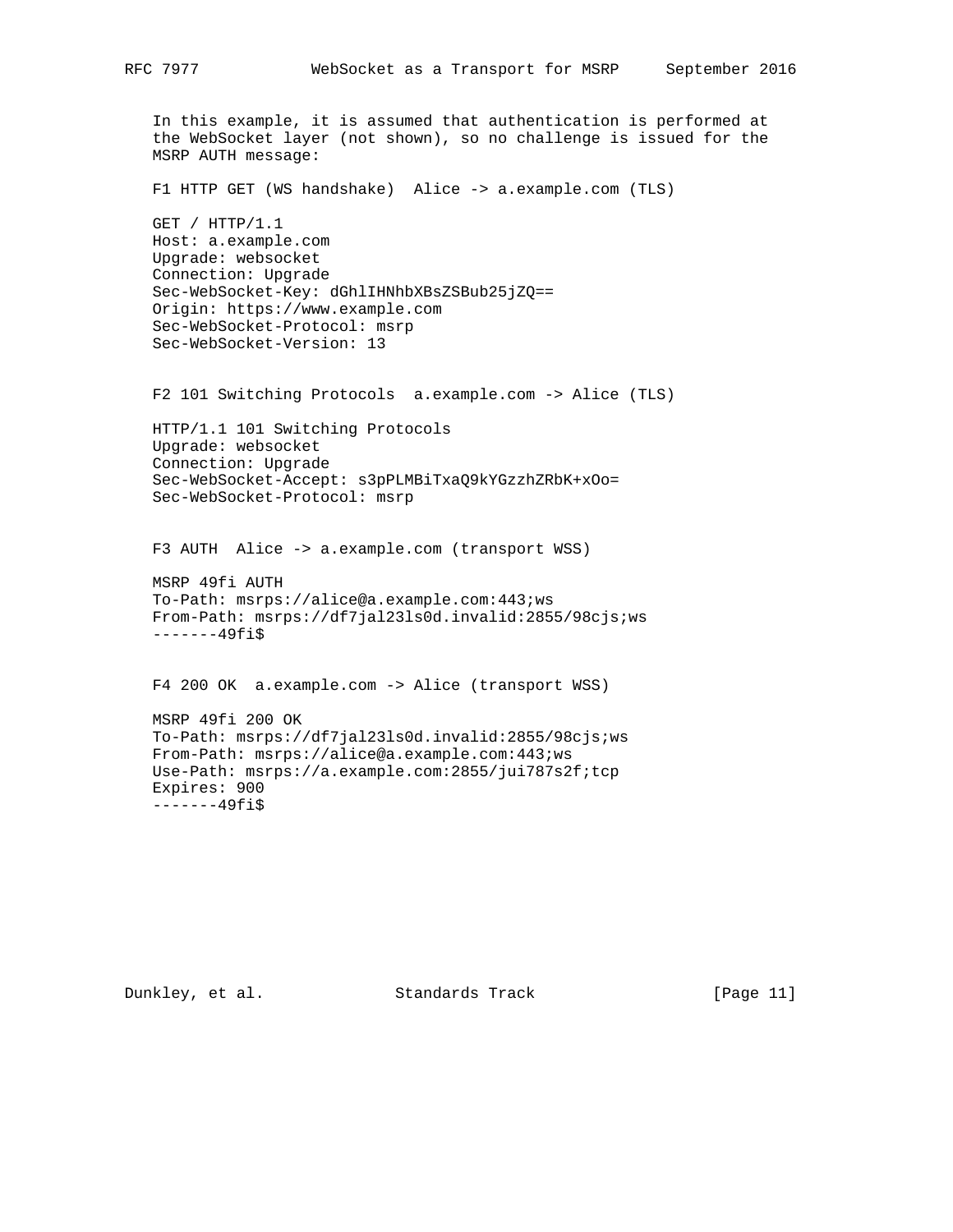# 8.1.2. MSRP Authentication

```
 Alice (MSRP WSS) a.example.com
 | |
   |HTTP GET (WS handshake) F1 |
    |---------------------------->|
   |101 Switching Protocols F2 |
   |<----------------------------|
 | |
   |AUTH F3 |
    |---------------------------->|
    |401 Unauthorized F4 |
    |<----------------------------|
    |AUTH F5 |
    |---------------------------->|
   |200 OK F6 |
    |<----------------------------|
 | |
```
 This example uses the same scenario as Section 8.1.1 but with authentication performed at the MSRP layer.

 Note that MSRP does not permit line folding. A "\" in the examples shows a line continuation due to limitations in line length of this document. Neither the backslash nor the extra CRLF is included in the actual MSRP message.

F1 HTTP GET (WS handshake) Alice -> a.example.com (TLS)

 GET / HTTP/1.1 Host: a.example.com Upgrade: websocket Connection: Upgrade Sec-WebSocket-Key: dGhlIHNhbXBsZSBub25jZQ== Origin: https://www.example.com Sec-WebSocket-Protocol: msrp Sec-WebSocket-Version: 13

F2 101 Switching Protocols a.example.com -> Alice (TLS)

 HTTP/1.1 101 Switching Protocols Upgrade: websocket Connection: Upgrade Sec-WebSocket-Accept: s3pPLMBiTxaQ9kYGzzhZRbK+xOo= Sec-WebSocket-Protocol: msrp

Dunkley, et al. Standards Track [Page 12]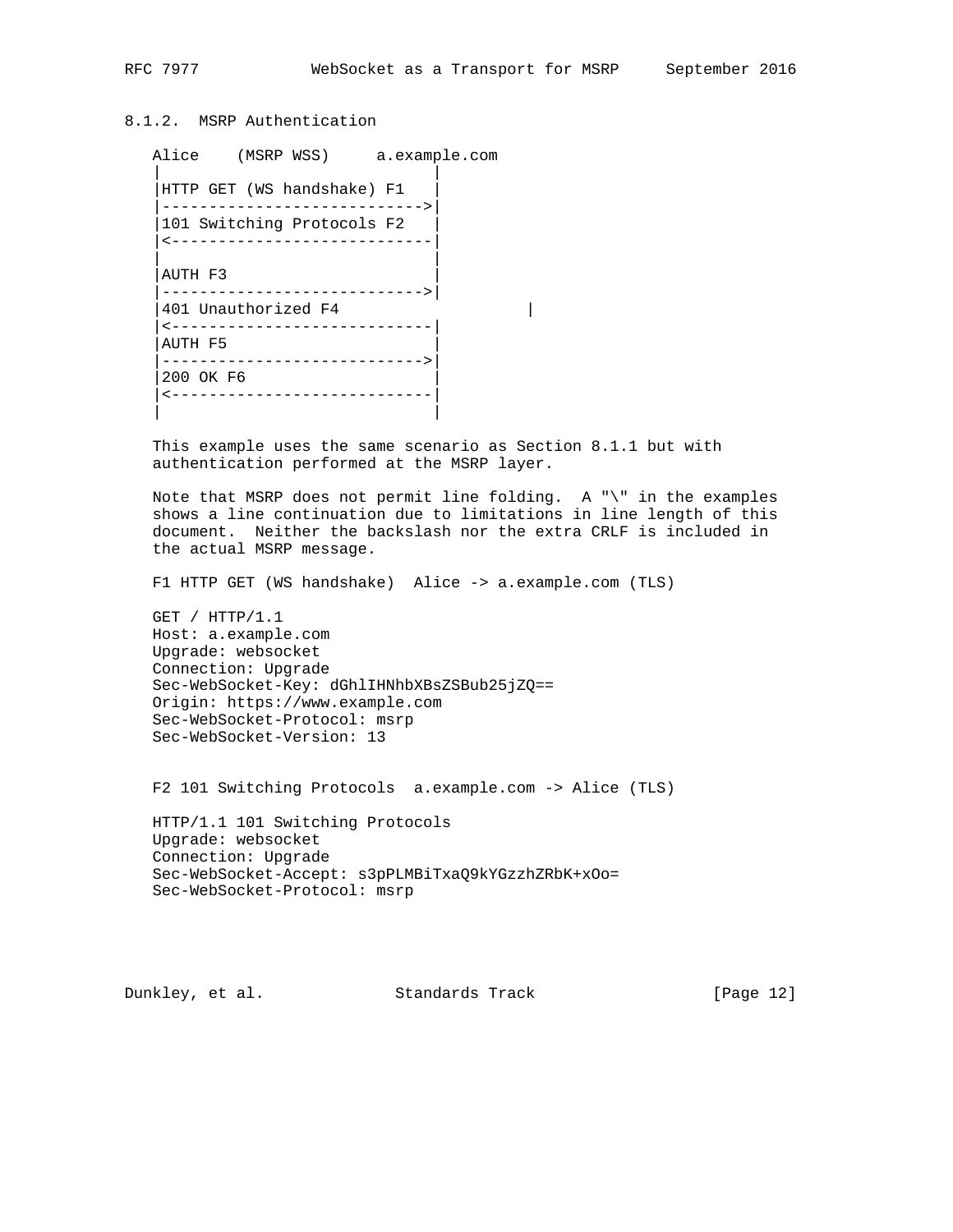```
 F3 AUTH Alice -> a.example.com (transport WSS)
 MSRP 4rsxt9nz AUTH
 To-Path: msrps://alice@a.example.com:443;ws
 From-Path: msrps://df7jal23ls0d.invalid:2855/98cjs;ws
 -------4rsxt9nz$
 F4 401 Unauthorized a.example.com -> Alice (transport WSS)
```

```
 MSRP 4rsxt9nz 401 Unauthorized
 To-Path: msrps://df7jal23ls0d.invalid:2855/98cjs;ws
 From-Path: msrps://alice@a.example.com:443;ws
 WWW-Authenticate: Digest realm="example.com", \
 nonce="UvtfpVL7XnnJ63EE244fXDthfLihlMHOY4+dd4A=", qop="auth"
 -------4rsxt9nz$
```
F5 AUTH Alice -> a.example.com (transport WSS)

```
 MSRP qy1hsow5 AUTH
 To-Path: msrps://alice@a.example.com:443;ws
 From-Path: msrps://df7jal23ls0d.invalid:2855/98cjs;ws
 Authorization: Digest username="alice", realm="example.com", \
nonce="UvtfpVL7XnnJ63EE244fXDthfLihlMHOY4+dd4A=", \
 uri="msrps://alice@a.example.com:443;ws", \
  response="5011d0d58fe975e0d0cdc007ae26f4b7", \
 qop=auth, cnonce="zic5ml401prb", nc=00000001
 -------qy1hsow5$
```
 F6 200 OK a.example.com -> Alice (transport WSS) MSRP qy1hsow5 200 OK To-Path: msrps://df7jal23ls0d.invalid:2855/98cjs;ws From-Path: msrps://alice@a.example.com:443;ws Use-Path: msrps://a.example.com:2855/jui787s2f;tcp Expires: 900

Dunkley, et al. Standards Track [Page 13]

-------qy1hsow5\$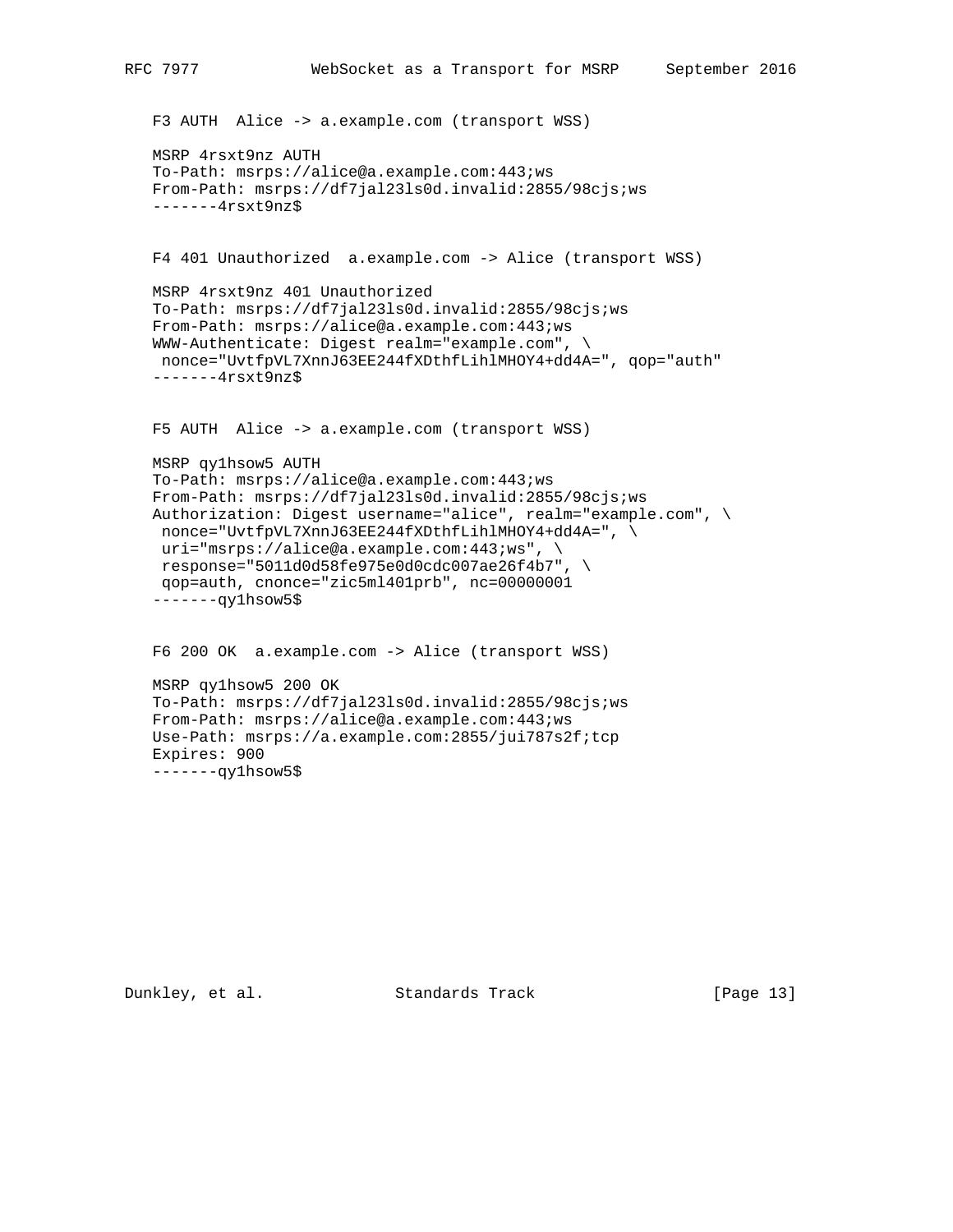8.2. Example Session: MSRP WebSocket Client to MSRP Client

 The following subsections show various message exchanges occurring during the course of an MSRP session between a WebSocket client and a non-WebSocket client.

8.2.1. SDP Exchange

 The following example shows SDP that could be included in a SIP message to set up an MSRP session between Alice and Bob where Alice uses a WebSocket MSRP relay and Bob uses a traditional MSRP client without a relay.

 A "\" in the examples shows a line continuation due to limitations in line length of this document. Neither the backslash nor the extra CRLF is included in the actual SDP.

 Alice makes an offer with a path including the relay (having already successfully authenticated with the relay):

 c=IN IP4 a.example.com m=message 1234 TCP/TLS/MSRP \* a=accept-types:message/cpim text/plain text/html a=path:msrps://a.example.com:2855/jui787s2f;tcp \ msrps://df7jal23ls0d.invalid:2855/98cjs;ws

 In this offer, Alice wishes to receive MSRP messages via the relay at a.example.com. She wants to use TLS as the transport for the MSRP session (beyond the relay). She can accept message/cpim, text/plain, and text/html message bodies in SEND requests.

Bob's answer to this offer could look like:

 c=IN IP4 bob.example.com m=message 1234 TCP/TLS/MSRP \* a=accept-types:message/cpim text/plain a=path:msrps://bob.example.com:49154/foo;tcp

 Here, Bob wishes to receive the MSRP messages at bob.example.com. He can accept only message/cpim and text/plain message bodies in SEND requests and has rejected the text/html content offered by Alice. He does not need a relay to set up the MSRP session.

Dunkley, et al. Standards Track [Page 14]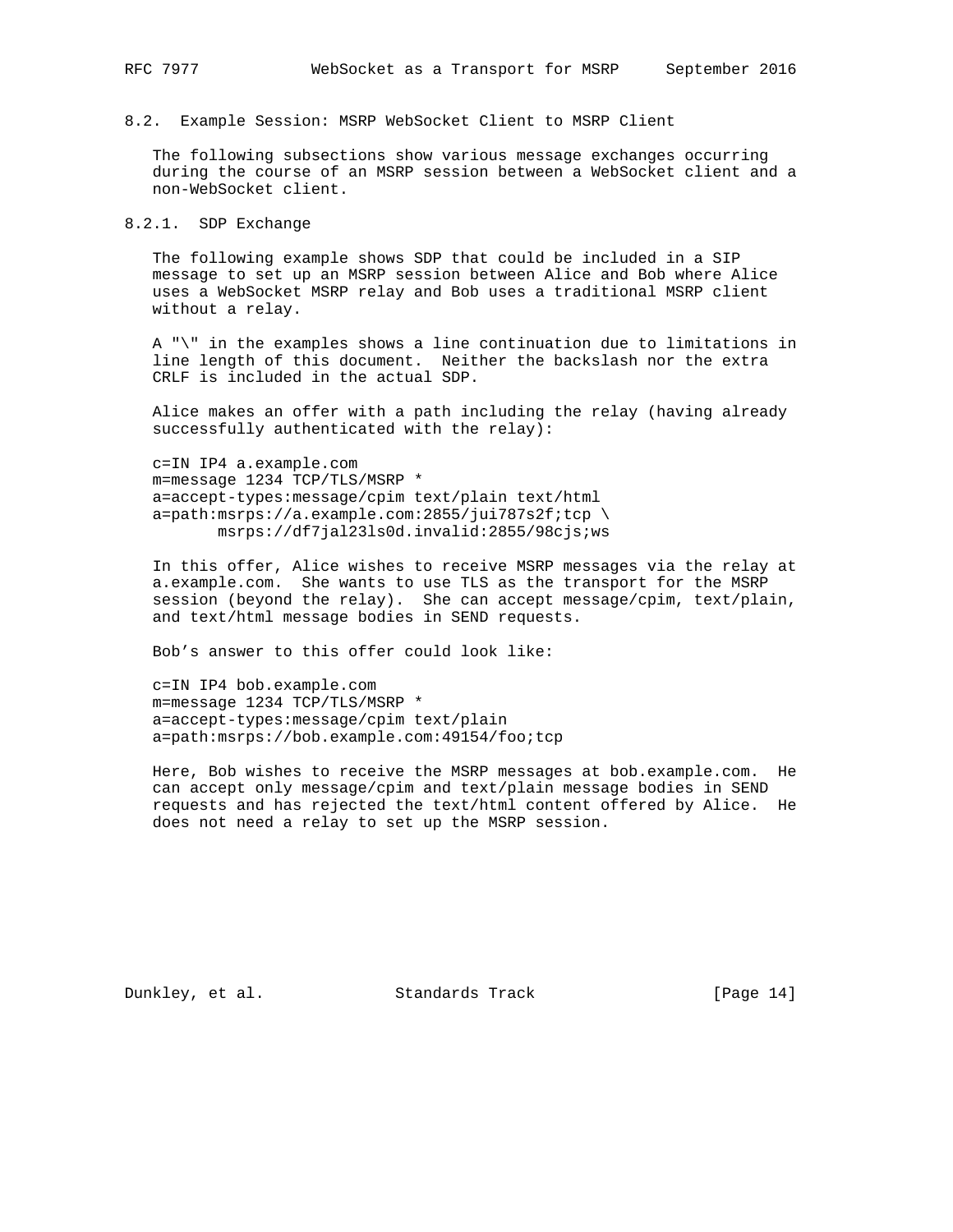# 8.2.2. SEND (MSRP WebSocket Client to MSRP Client)

| Alice     | (MSRP WSS) a.example.com | (MSRP TLS) | <b>Bob</b> |
|-----------|--------------------------|------------|------------|
| SEND F1   |                          |            |            |
| 200 OK F2 |                          |            |            |
|           | SEND F3                  |            |            |
|           | 200 OK F4                |            |            |
|           |                          |            |            |

 Later in the session, Alice sends an instant message to Bob. The MSRP WebSocket Server at a.example.com acts as an MSRP relay, routing the message to Bob over TLS.

 Message details (A "\" in the examples shows a line continuation due to limitations in line length of this document. Neither the backslash nor the extra CRLF is included in the actual request or response):

F1 SEND Alice -> a.example.com (transport WSS)

 MSRP 6aef SEND To-Path: msrps://a.example.com:2855/jui787s2f;tcp \ msrps://bob.example.com:49154/foo;tcp From-Path: msrps://df7jal23ls0d.invalid:2855/98cjs;ws Success-Report: no Byte-Range: 1-\*/\* Message-ID: 87652 Content-Type: text/plain

 Hi Bob, I'm about to send you file.mpeg -------6aef\$

F2 200 OK a.example.com -> Alice (transport WSS)

 MSRP 6aef 200 OK To-Path: msrps://df7jal23ls0d.invalid:2855/98cjs;ws From-Path: msrps://a.example.com:2855/jui787s2f;tcp -------6aef\$

Dunkley, et al. Standards Track [Page 15]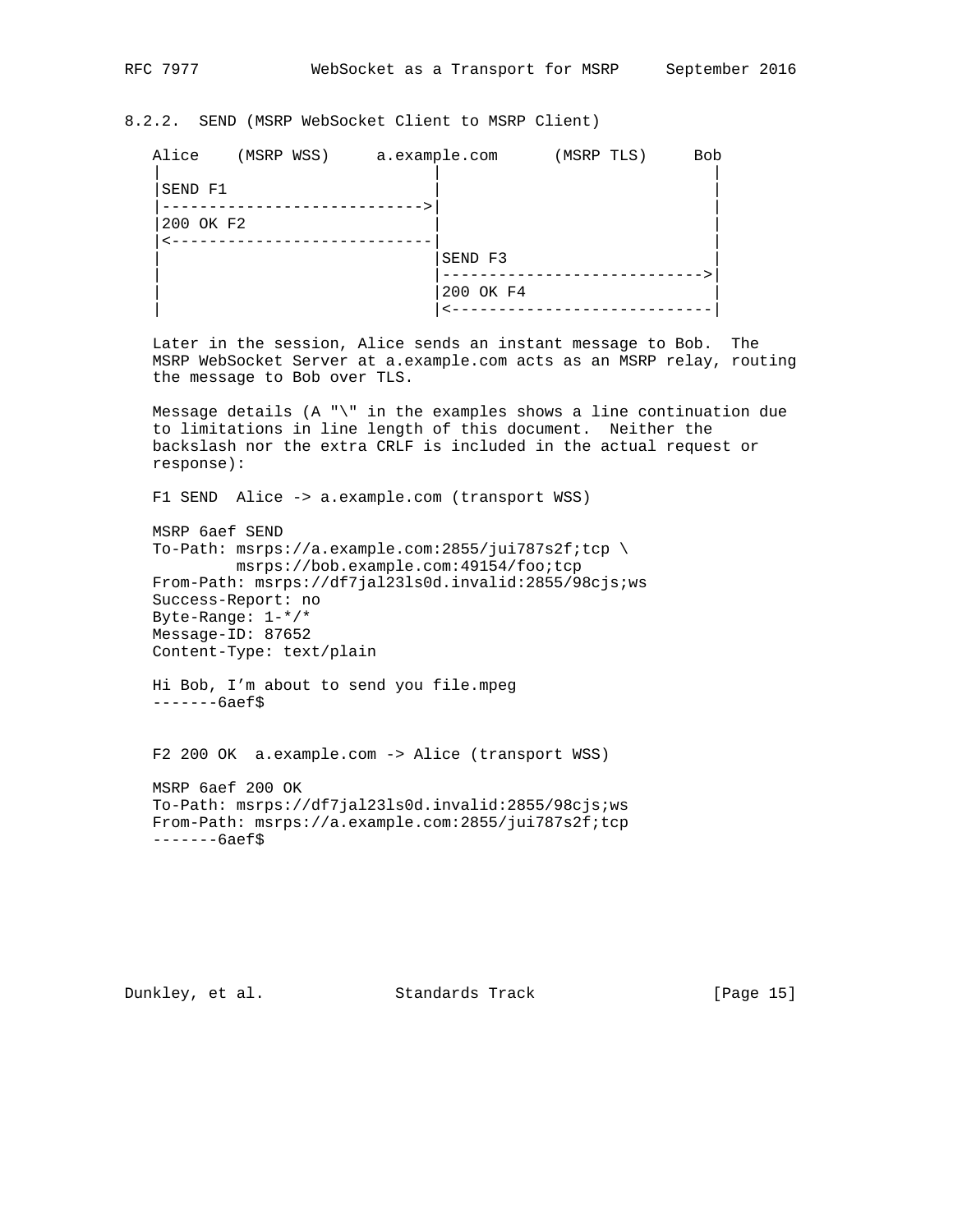F3 SEND a.example.com -> Bob (transport TLS) MSRP juh76 SEND To-Path: msrps://bob.example.com:49154/foo;tcp From-Path: msrps://a.example.com:2855/jui787s2f;tcp \ msrps://df7jal23ls0d.invalid:2855/98cjs;ws Success-Report: no Byte-Range: 1-\*/\* Message-ID: 87652 Content-Type: text/plain Hi Bob, I'm about to send you file.mpeg -------juh76\$ F4 200 OK Bob -> a.example.com (transport TLS) MSRP juh76 200 OK To-Path: msrps://a.example.com:2855/jui787s2f;tcp From-Path: msrps://bob.example.com:49154/foo;tcp -------juh76\$ 8.2.3. SEND (MSRP Client to MSRP WebSocket Client) Bob (MSRP TLS) a.example.com (MSRP WSS) Alice

| ມບມ       |  |         |           |  | <b>ALLUL</b> |
|-----------|--|---------|-----------|--|--------------|
| SEND F1   |  |         |           |  |              |
| 200 OK F2 |  | $    -$ |           |  |              |
|           |  |         | SEND F3   |  |              |
|           |  |         | 200 OK F4 |  |              |
|           |  |         |           |  |              |

 Later in the session, Bob sends an instant message to Alice. The MSRP WebSocket Server at a.example.com acts as an MSRP relay, routing the message to Alice over secure WebSocket.

Dunkley, et al. Standards Track [Page 16]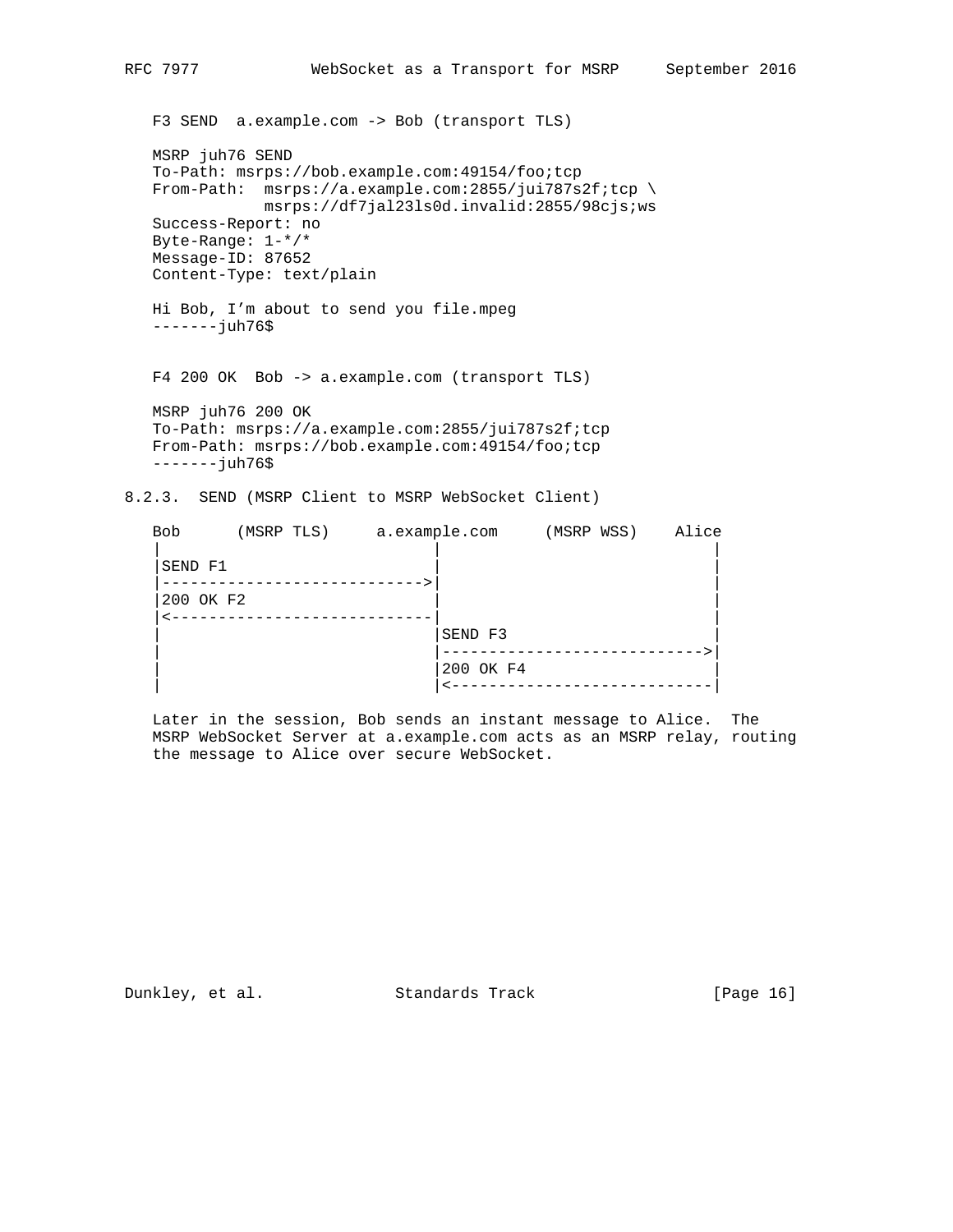```
 Message details (A "\" in the examples shows a line continuation due
 to limitations in line length of this document. Neither the
 backslash nor the extra CRLF is included in the actual request or
 response):
 F1 SEND Bob -> a.example.com (transport TLS)
 MSRP xght6 SEND
 To-Path: msrps://a.example.com:2855/jui787s2f;tcp \
         msrps://df7jal23ls0d.invalid:2855/98cjs;ws
 From-Path: msrps://bob.example.com:49154/foo;tcp
 Success-Report: no
 Byte-Range: 1-*/*
 Message-ID: 87652
 Content-Type: text/plain
 Thanks for the file.
 -------xght6$
 F2 200 OK a.example.com -> Bob (transport TLS)
 MSRP xght6 200 OK
 To-Path: msrps://bob.example.com:49154/foo;tcp
 From-Path: msrps://a.example.com:2855/jui787s2f;tcp
 -------xght6$
 F3 SEND a.example.com -> Alice (transport WSS)
 MSRP yh67 SEND
 To-Path: msrps://df7jal23ls0d.invalid:2855/98cjs;ws
 From-Path: msrps://a.example.com:2855/jui787s2f;tcp \
            msrps://bob.example.com:49154/foo;tcp
 Success-Report: no
 Byte-Range: 1-*/*
 Message-ID: 87652
 Content-Type: text/plain
 Thanks for the file.
 -------yh67$
```
Dunkley, et al. Standards Track [Page 17]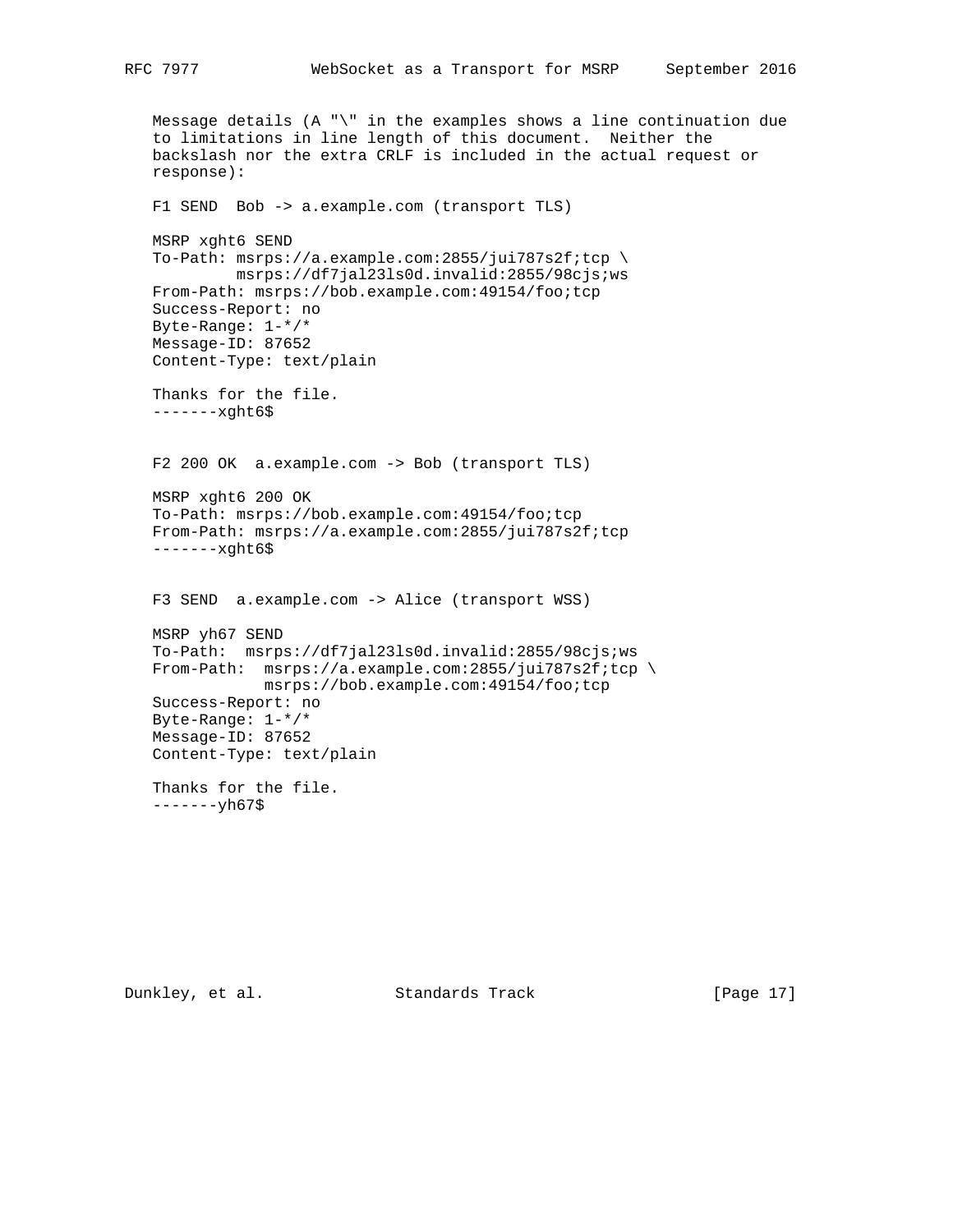F4 200 OK Alice -> a.example.com (transport WSS)

 MSRP yh67 200 OK To-Path: msrps://a.example.com:2855/jui787s2f;tcp From-Path: msrps://df7jal23ls0d.invalid:2855/98cjs;ws -------yh67\$

8.3. Example Session: Two MSRP WebSocket Clients

 The following subsections show various message exchanges occurring during the course of an MSRP session between two WebSocket clients.

8.3.1. SDP Exchange

 The following example shows SDP that could be included in a SIP message to set up an MSRP session between Alice and Carol where both of them are using the same WebSocket MSRP relay.

 Alice makes an offer with a path including the relay (having already successfully authenticated with the relay):

 c=IN IP4 a.example.com m=message 1234 TCP/TLS/MSRP \* a=accept-types:message/cpim text/plain text/html a=path:msrps://a.example.com:2855/jui787s2f;tcp \ msrps://df7jal23ls0d.invalid:2855/98cjs;ws

 In this offer, Alice wishes to receive MSRP messages via the relay at a.example.com. She wants to use TLS as the transport for the MSRP session (beyond the relay). She can accept message/cpim, text/plain, and text/html message bodies in SEND requests.

Carol's answer to this offer could look like:

 c=IN IP4 a.example.com m=message 1234 TCP/TLS/MSRP \* a=accept-types:message/cpim text/plain a=path:msrps://a.example.com:2855/iwnslt;tcp \ msrps://jk9awp14vj8x.invalid:2855/76qwe;ws

 Here, Carol also wishes to receive the MSRP messages via a.example.com. She can accept only message/cpim and text/plain message bodies in SEND requests and has rejected the text/html content offered by Alice.

Dunkley, et al. Standards Track [Page 18]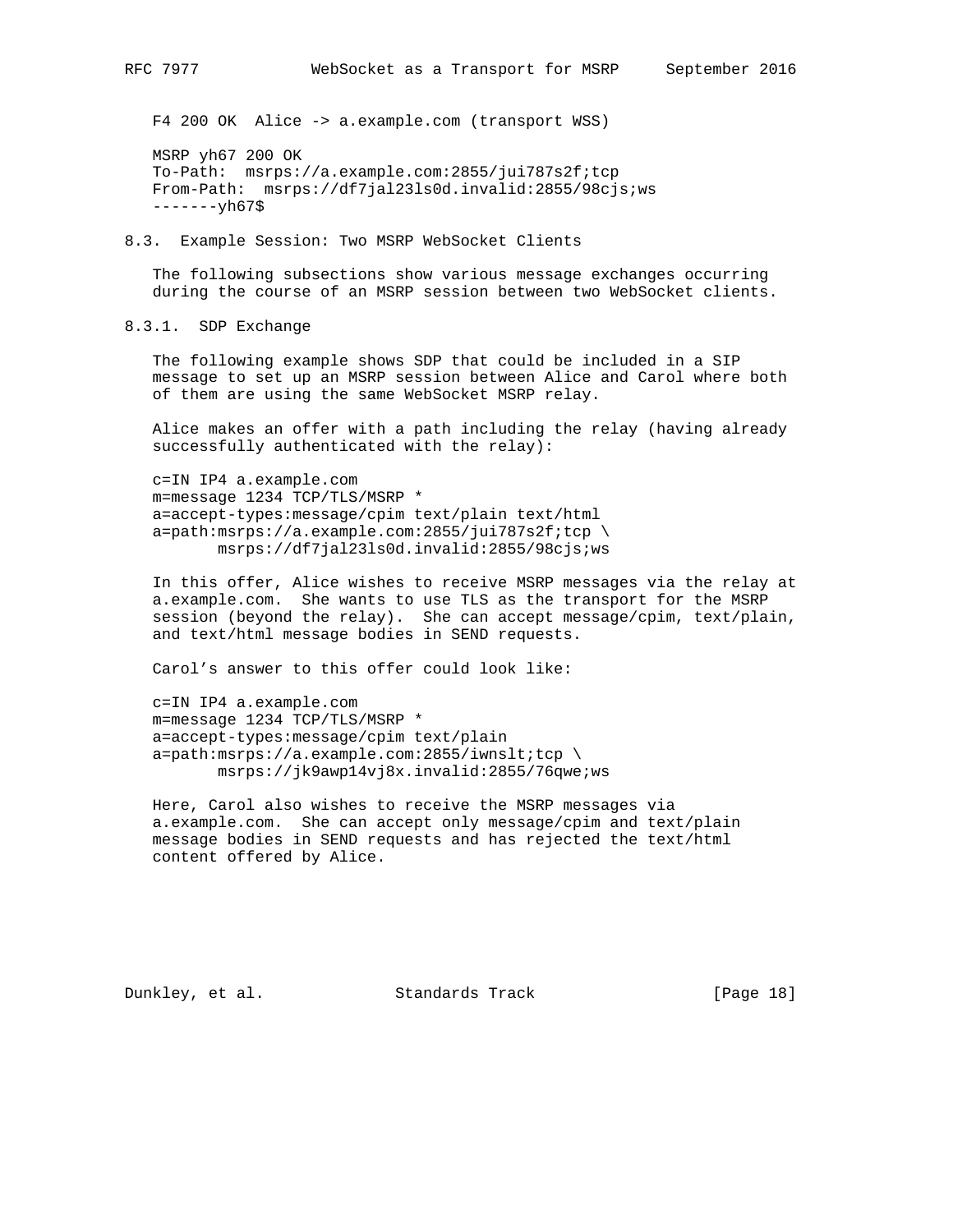8.3.2. SEND

| Alice     | (MSRP WSS) a.example.com |           | (MSRP WSS) | Carol |
|-----------|--------------------------|-----------|------------|-------|
| SEND F1   |                          |           |            |       |
| 200 OK F2 |                          |           |            |       |
|           |                          | SEND F3   |            |       |
|           |                          | 200 OK F4 |            |       |
|           |                          |           |            |       |

 Later in the session, Alice sends an instant message to Carol. The MSRP WebSocket Server at a.example.com acts as an MSRP relay, routing the message to Carol over secure WebSocket.

 In this example, both Alice and Carol are using MSRP WebSocket Clients and the same MSRP WebSocket Server. This means that a.example.com will appear twice in the To-Path in F1. a.example.com can either handle this internally or loop the MSRP SEND request back to itself as if it were two separate MSRP relays.

 Message details (A "\" in the examples shows a line continuation due to limitations in line length of this document. Neither the backslash nor the extra CRLF is included in the actual request or response):

F1 SEND Alice -> a.example.com (transport WSS)

 MSRP kjh6 SEND To-Path: msrps://a.example.com:2855/jui787s2f;tcp \ msrps://a.example.com:2855/iwnslt;tcp \ msrps://jk9awp14vj8x.invalid:2855/76qwe;ws From-Path: msrps://df7jal23ls0d.invalid:2855/98cjs;ws Success-Report: no Byte-Range: 1-\*/\* Message-ID: 87652 Content-Type: text/plain

 Carol, I sent that file to Bob. -------kjh6\$

Dunkley, et al. Standards Track [Page 19]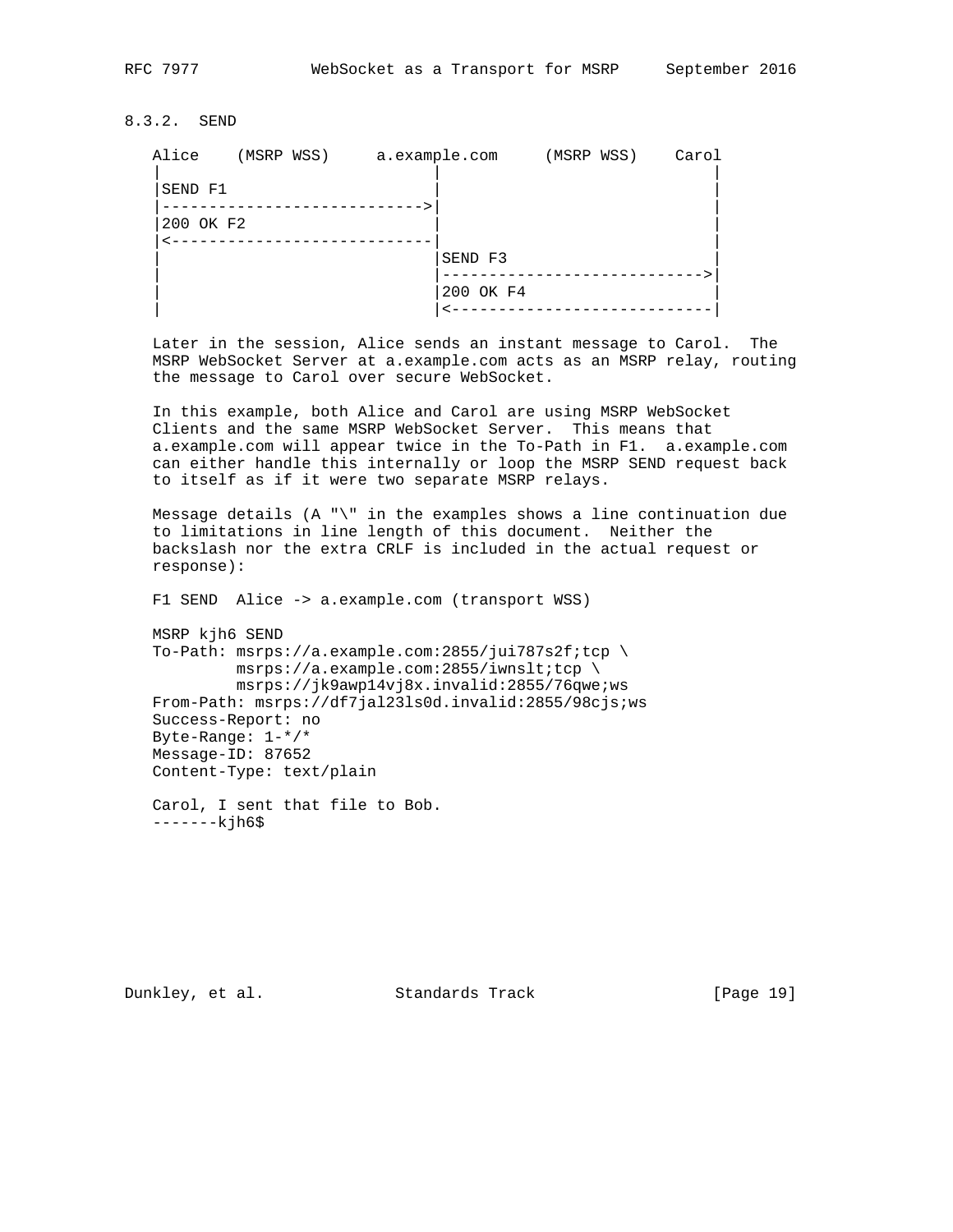F2 200 OK a.example.com -> Alice (transport WSS) MSRP kjh6 200 OK To-Path: msrps://df7jal23ls0d.invalid:2855/98cjs;ws From-Path: msrps://a.example.com:2855/jui787s2f;tcp  $---kih6$ \$ F3 SEND a.example.com -> Carol (transport WSS) MSRP re58 SEND To-Path: msrps://jk9awp14vj8x.invalid:2855/76qwe;ws From-Path: msrps://a.example.com:2855/iwnslt;tcp \ msrps://a.example.com:2855/jui787s2f;tcp \ msrps://df7jal23ls0d.invalid/98cjs;ws Success-Report: no Byte-Range: 1-\*/\* Message-ID: 87652 Content-Type: text/plain Carol, I sent that file to Bob. -------re58\$ F4 200 OK Carol -> a.example.com (transport WSS) MSRP re58 200 OK To-Path: msrps://a.example.com:2855/iwnslt;tcp From-Path: msrps://jk9awp14vj8x.invalid:2855/76qwe;ws -------re58\$

8.4. Example Session: MSRP WebSocket Client to MSRP Client Using a Relay

 The following subsections show various message exchanges occurring during the course of an MSRP session between a WebSocket client and a non-WebSocket client, where the latter is also using an MSRP relay.

8.4.1. SDP Exchange

 The following example shows SDP that could be included in a SIP message to set up an MSRP session between Alice and Bob where Alice uses a WebSocket MSRP relay and Bob uses a traditional MSRP client with a separate relay.

Dunkley, et al. Standards Track [Page 20]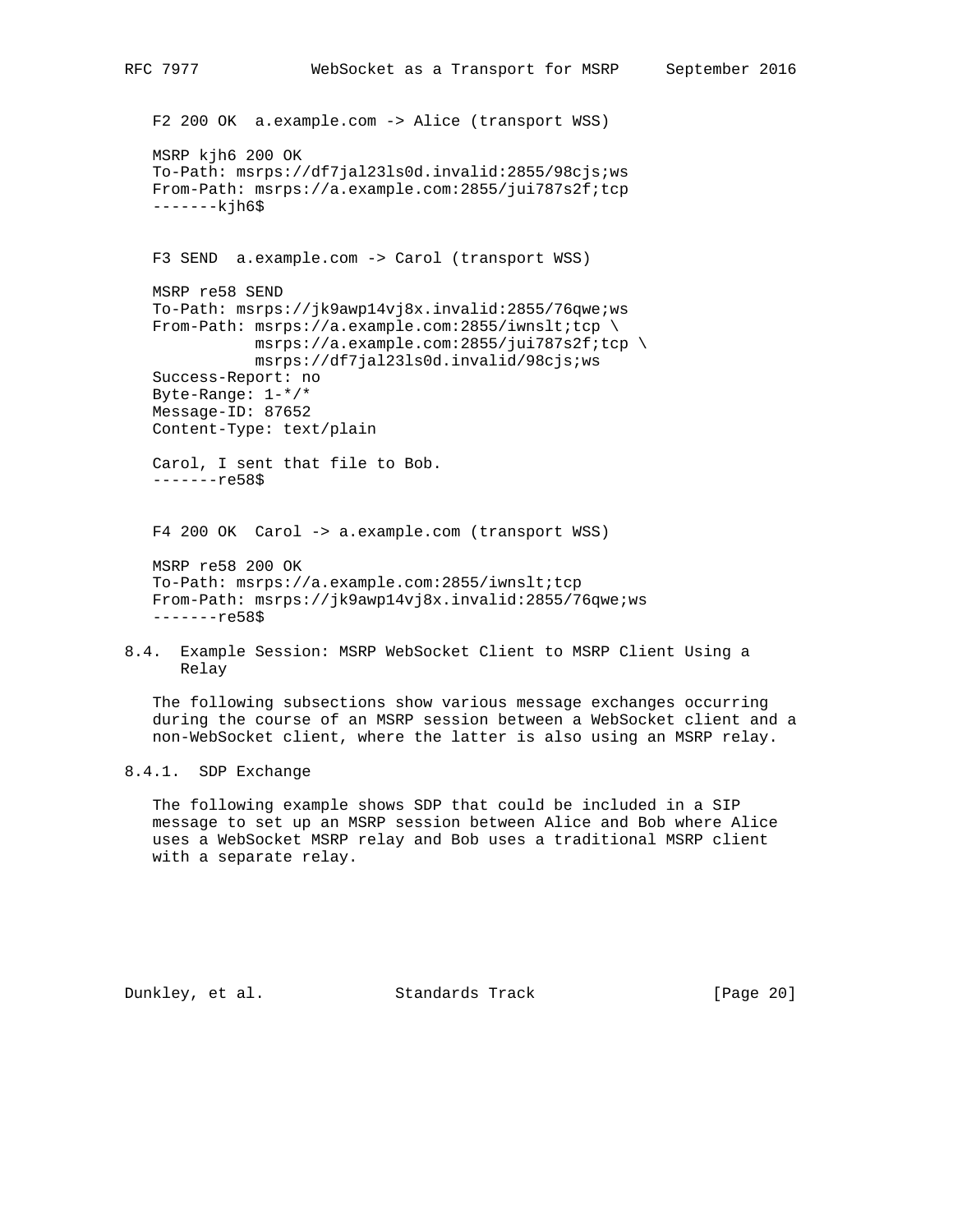Alice makes an offer with a path including the relay (having already successfully authenticated with the relay):

 c=IN IP4 a.example.com m=message 1234 TCP/TLS/MSRP \* a=accept-types:message/cpim text/plain text/html a=path:msrps://a.example.com:2855/jui787s2f;tcp \ msrps://df7jal23ls0d.invalid:2855/98cjs;ws

 In this offer, Alice wishes to receive MSRP messages via the relay at a.example.com. She wants to use TLS as the transport for the MSRP session (beyond the relay). She can accept message/cpim, text/plain, and text/html message bodies in SEND requests.

Bob's answer to this offer could look like:

 c=IN IP4 bob.example.com m=message 1234 TCP/TLS/MSRP \* a=accept-types:message/cpim text/plain a=path:msrps://relay.example.net:2855/kwvin5f;tcp \ msrps://bob.example.com:49154/foo;tcp

 Here, Bob wishes to receive the MSRP messages via the relay at relay.example.net. He can accept only message/cpim and text/plain message bodies in SEND requests and has rejected the text/html content offered by Alice.

# 8.4.2. SEND

|           | Alice (MSRP WSS) a.example.com (MSRP) relay.example.net (MSRP) Bob |           |
|-----------|--------------------------------------------------------------------|-----------|
| SEND F1   |                                                                    |           |
| 200 OK F2 |                                                                    |           |
|           | SEND F3                                                            |           |
|           | 200 OK F4                                                          |           |
|           |                                                                    | SEND F5   |
|           |                                                                    |           |
|           |                                                                    | 200 OK F6 |
|           |                                                                    |           |

 Later in the session, Alice sends an instant message to Bob. The MSRP WebSocket Server at a.example.com acts as an MSRP relay, routing the message to Bob via his relay, relay.example.net.

Dunkley, et al. Standards Track [Page 21]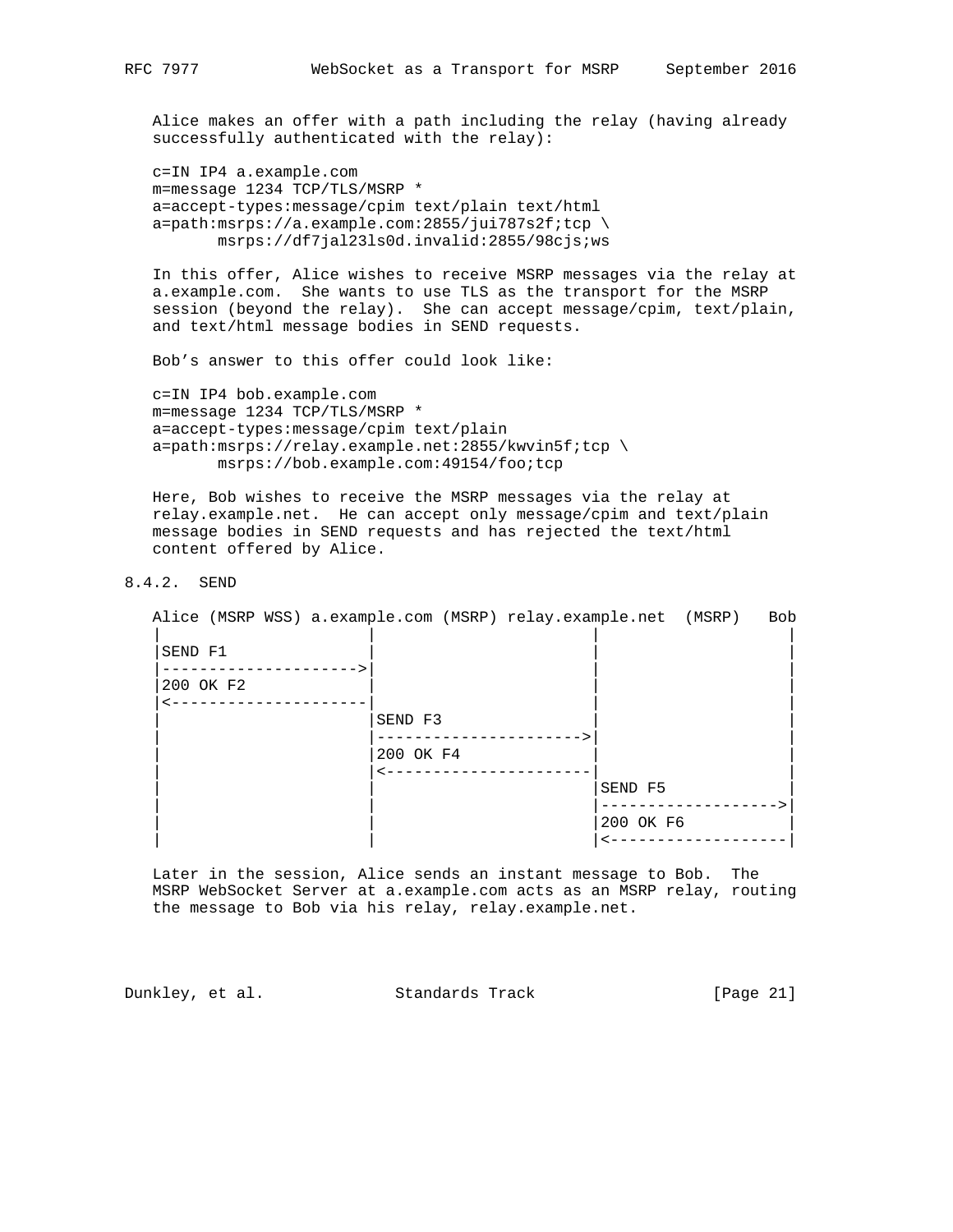```
 Message details (A "\" in the examples shows a line continuation due
 to limitations in line length of this document. Neither the
 backslash nor the extra CRLF is included in the actual request or
 response):
 F1 SEND Alice -> a.example.com (transport WSS)
 MSRP Ycwt SEND
 To-Path: msrps://a.example.com:2855/jui787s2f;tcp \
          msrps://relay.example.net:2855/kwvin5f;tcp \
         msrps://bob.example.com:49154/foo;tcp
 From-Path: msrps://df7jal23ls0d.invalid:2855/98cjs;ws
 Success-Report: no
 Byte-Range: 1-*/*
 Message-ID: 87652
 Content-Type: text/plain
 Bob, that was the wrong file - don't watch it!
 -------Ycwt$
 F2 200 OK a.example.com -> Alice (transport WSS)
 MSRP Ycwt 200 OK
 To-Path: msrps://df7jal23ls0d.invalid:2855/98cjs;ws
 From-Path: msrps://a.example.com:2855/jui787s2f;tcp
 -------Ycwt$
 F3 SEND a.example.com -> relay.example.net (transport TLS)
 MSRP 13GA SEND
 To-Path: msrps://relay.example.net:2855/kwvin5f;tcp \
         msrps://bob.example.com:49154/foo;tcp
 From-Path: msrps://a.example.com:2855/jui787s2f;tcp \
           msrps://df7jal23ls0d.invalid/98cjs;ws
 Success-Report: no
 Byte-Range: 1-*/*
 Message-ID: 87652
 Content-Type: text/plain
 Bob, that was the wrong file - don't watch it!
-----13GA$
```
Dunkley, et al. Standards Track [Page 22]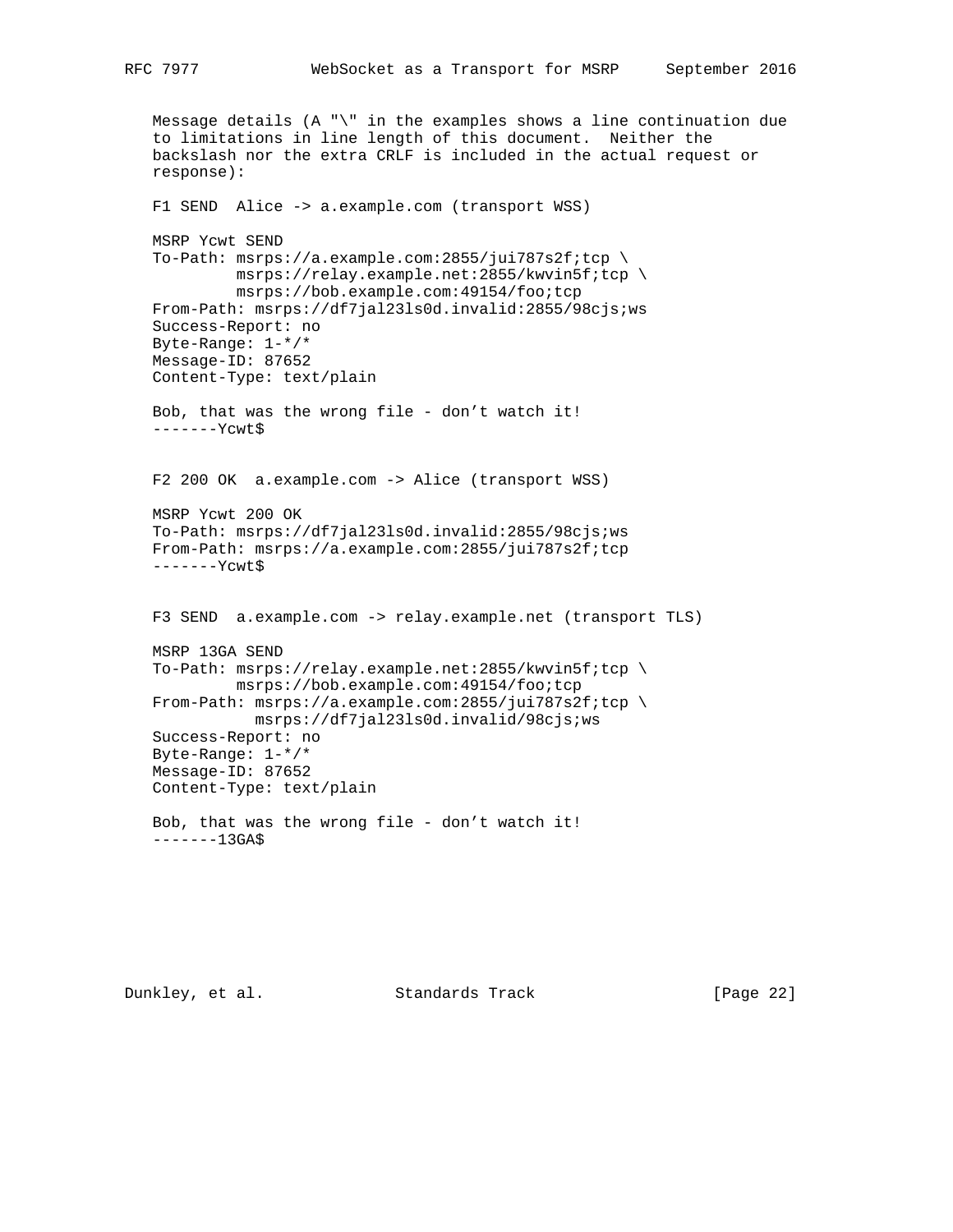```
 F4 200 OK relay.example.net -> a.example.com (transport TLS)
 MSRP 13GA 200 OK
 To-Path: msrps://a.example.com:2855/iwnslt;tcp
 From-Path: msrps://relay.example.net:2855/kwvin5f;tcp
----13GAS F5 SEND relay.example.net -> bob.example.com (transport TLS)
 MSRP kXeg SEND
 To-Path: msrps://bob.example.com:49154/foo;tcp
From-Path: msrps://relay.example.net:2855/kwvin5f;tcp \
           msrps://a.example.com:2855/jui787s2f;tcp \
           msrps://df7jal23ls0d.invalid/98cjs;ws
 Success-Report: no
 Byte-Range: 1-*/*
 Message-ID: 87652
 Content-Type: text/plain
 Bob, that was the wrong file - don't watch it!
 -------kXeg$
 F6 200 OK bob.example.com -> relay.example.net (transport TLS)
 MSRP kXeg 200 OK
 To-Path: msrps://relay.example.net:2855/kwvin5f;tcp
 From-Path: msrps://bob.example.com:49154/foo;tcp
 -------kXeg$
```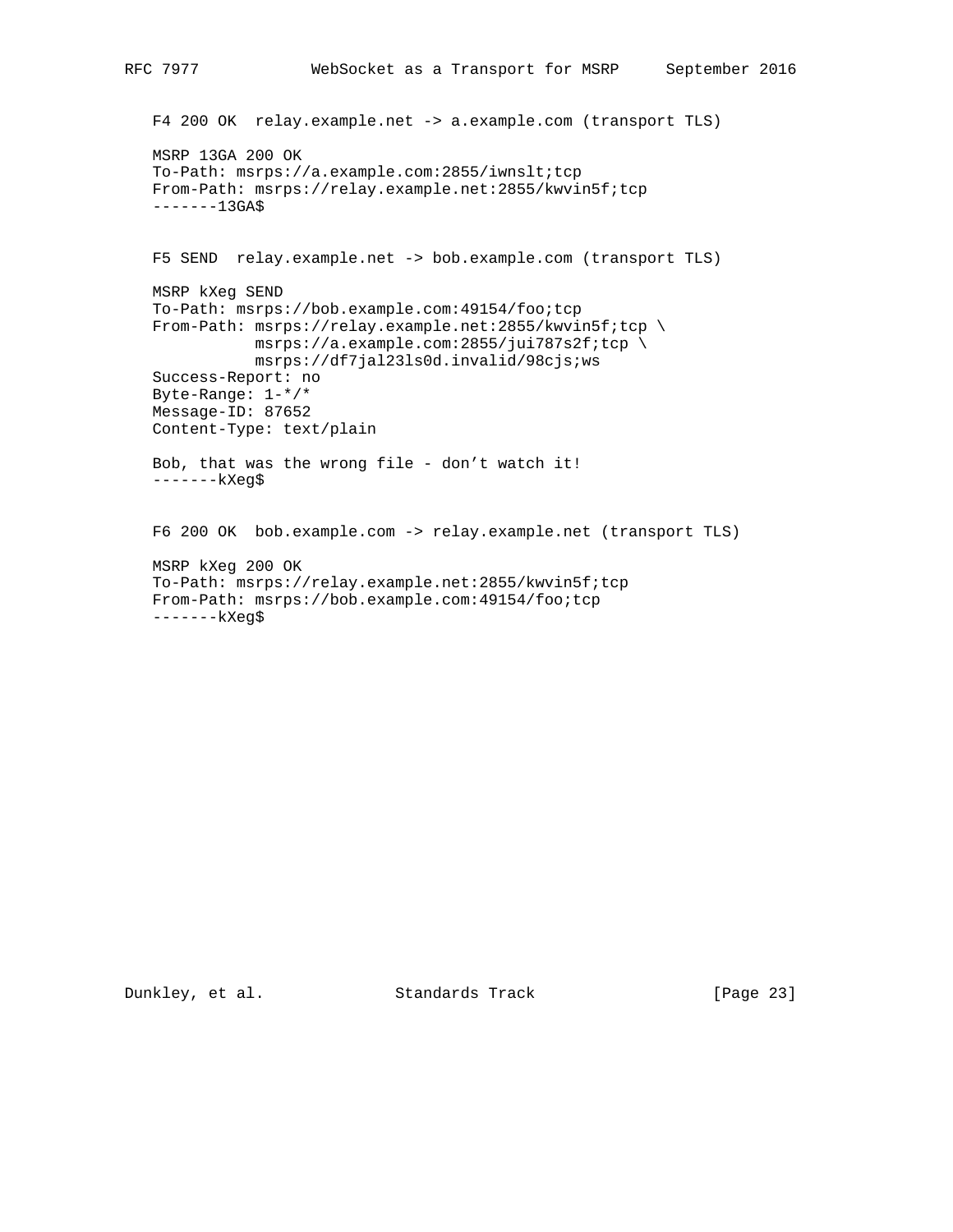## 9. Security Considerations

 MSRP traffic transported over WebSockets MUST be protected by using a secure WebSocket connection (using TLS [RFC5246] over TCP).

 When establishing a connection using MSRP over secure WebSockets, the client MUST authenticate the server using the server's certificate according to the WebSocket validation procedure in [RFC6455].

 Any security considerations specific to the WebSocket protocol are detailed in the relevant specification [RFC6455] and are considered outside the scope of this document. The certificate name matching (described by [RFC6455]) and cryptosuite selection will be handled by the browser, and the browser's procedures will supersede those specified in [RFC4975].

 Since the TLS session is always terminated at the MSRP WebSocket Server and the WebSocket server can see the plain text, the MSRP client (browser) SHOULD NOT indicate end-to-end security to user.

 TLS, as used in this document, should follow the best current practices defined in [RFC7525].

10. IANA Considerations

 Per this specification, IANA has registered the WebSocket MSRP subprotocol in the "WebSocket Subprotocol Name Registry" with the following data:

Subprotocol Identifier: msrp

 Subprotocol Common Name: WebSocket Transport for MSRP (Message Session Relay Protocol)

Subprotocol Definition: RFC 7977

Reference: RFC 7977

Dunkley, et al. Standards Track [Page 24]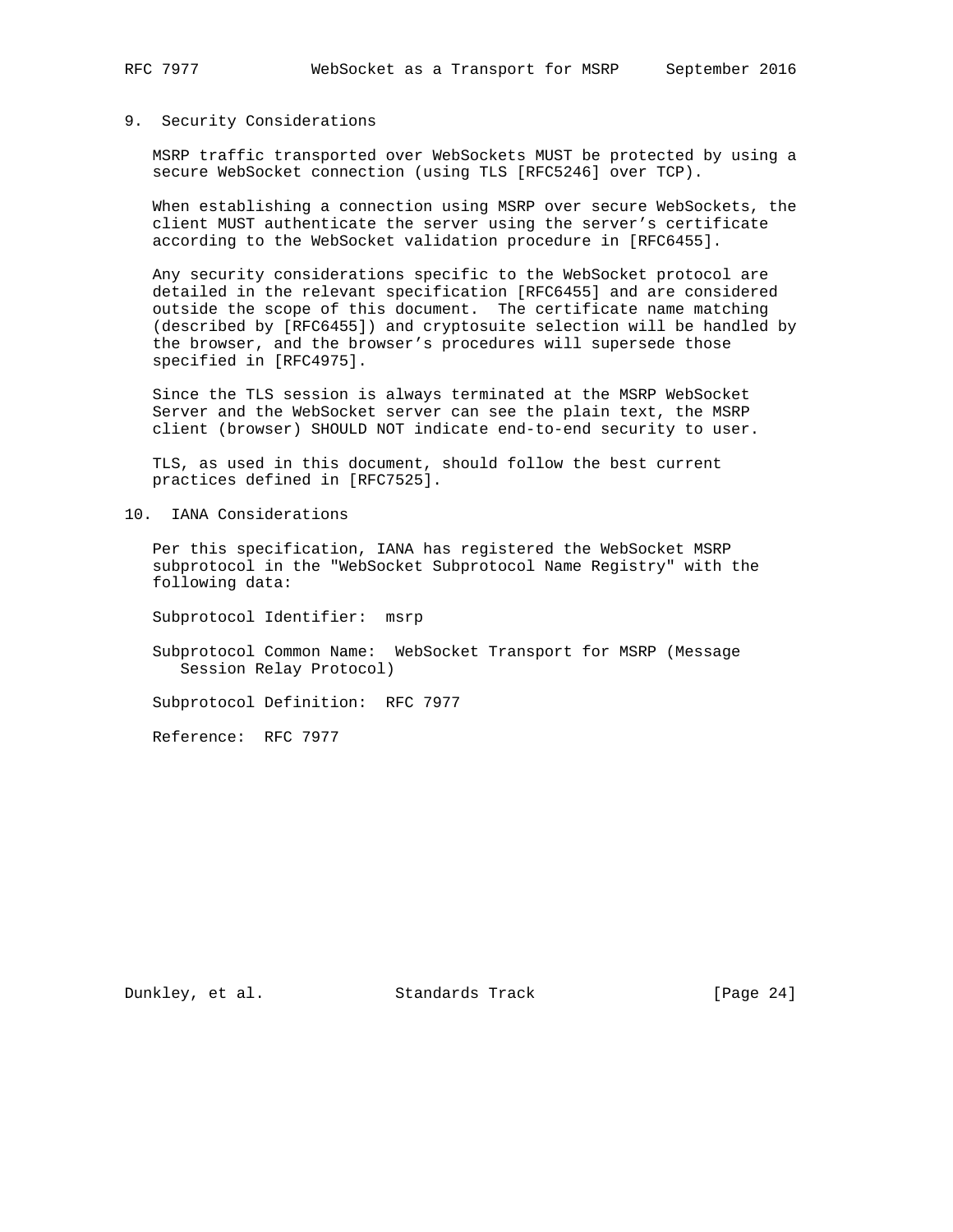# 11. References

- 11.1. Normative References
	- [RFC2119] Bradner, S., "Key words for use in RFCs to Indicate Requirement Levels", BCP 14, RFC 2119, DOI 10.17487/RFC2119, March 1997, <http://www.rfc-editor.org/info/rfc2119>.
	- [RFC4975] Campbell, B., Ed., Mahy, R., Ed., and C. Jennings, Ed., "The Message Session Relay Protocol (MSRP)", RFC 4975, DOI 10.17487/RFC4975, September 2007, <http://www.rfc-editor.org/info/rfc4975>.
	- [RFC4976] Jennings, C., Mahy, R., and A. Roach, "Relay Extensions for the Message Sessions Relay Protocol (MSRP)", RFC 4976, DOI 10.17487/RFC4976, September 2007, <http://www.rfc-editor.org/info/rfc4976>.
	- [RFC5234] Crocker, D., Ed. and P. Overell, "Augmented BNF for Syntax Specifications: ABNF", STD 68, RFC 5234, DOI 10.17487/RFC5234, January 2008, <http://www.rfc-editor.org/info/rfc5234>.
	- [RFC6455] Fette, I. and A. Melnikov, "The WebSocket Protocol", RFC 6455, DOI 10.17487/RFC6455, December 2011, <http://www.rfc-editor.org/info/rfc6455>.
- 11.2. Informative References
	- [CORS] van Kesteren, A., Ed., "Cross-Origin Resource Sharing", W3C Recommendation, January 2014, <http://www.w3.org/TR/2014/REC-cors-20140116/>.
	- [RFC2606] Eastlake 3rd, D. and A. Panitz, "Reserved Top Level DNS Names", BCP 32, RFC 2606, DOI 10.17487/RFC2606, June 1999, <http://www.rfc-editor.org/info/rfc2606>.
	- [RFC3986] Berners-Lee, T., Fielding, R., and L. Masinter, "Uniform Resource Identifier (URI): Generic Syntax", STD 66, RFC 3986, DOI 10.17487/RFC3986, January 2005, <http://www.rfc-editor.org/info/rfc3986>.
	- [RFC5246] Dierks, T. and E. Rescorla, "The Transport Layer Security (TLS) Protocol Version 1.2", RFC 5246, DOI 10.17487/RFC5246, August 2008, <http://www.rfc-editor.org/info/rfc5246>.

Dunkley, et al. Standards Track [Page 25]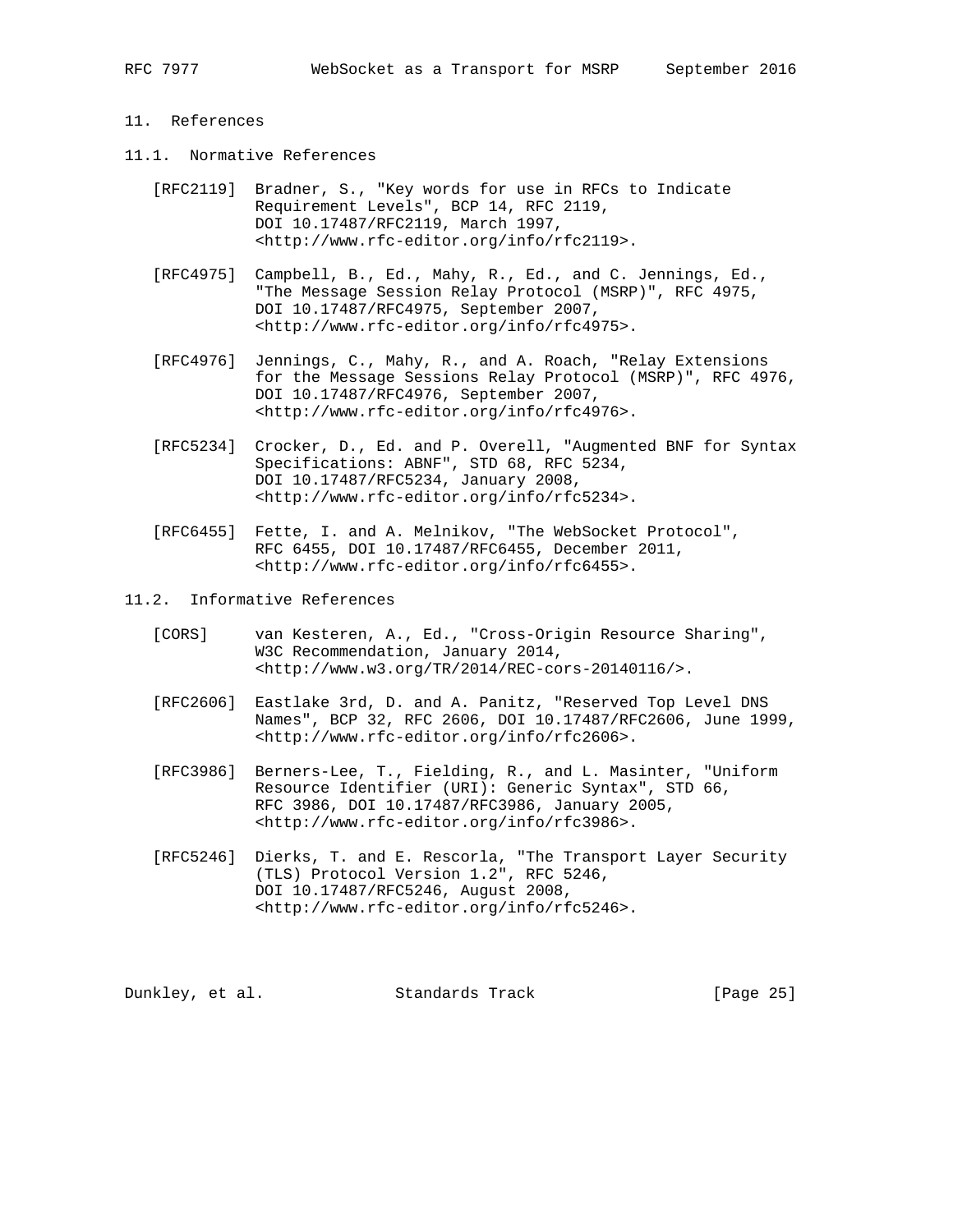- [RFC6265] Barth, A., "HTTP State Management Mechanism", RFC 6265, DOI 10.17487/RFC6265, April 2011, <http://www.rfc-editor.org/info/rfc6265>.
- [RFC6454] Barth, A., "The Web Origin Concept", RFC 6454, DOI 10.17487/RFC6454, December 2011, <http://www.rfc-editor.org/info/rfc6454>.
- [RFC6714] Holmberg, C., Blau, S., and E. Burger, "Connection Establishment for Media Anchoring (CEMA) for the Message Session Relay Protocol (MSRP)", RFC 6714, DOI 10.17487/RFC6714, August 2012, <http://www.rfc-editor.org/info/rfc6714>.
- [RFC7118] Baz Castillo, I., Millan Villegas, J., and V. Pascual, "The WebSocket Protocol as a Transport for the Session Initiation Protocol (SIP)", RFC 7118, DOI 10.17487/RFC7118, January 2014, <http://www.rfc-editor.org/info/rfc7118>.
- [RFC7230] Fielding, R., Ed. and J. Reschke, Ed., "Hypertext Transfer Protocol (HTTP/1.1): Message Syntax and Routing", RFC 7230, DOI 10.17487/RFC7230, June 2014, <http://www.rfc-editor.org/info/rfc7230>.
- [RFC7235] Fielding, R., Ed. and J. Reschke, Ed., "Hypertext Transfer Protocol (HTTP/1.1): Authentication", RFC 7235, DOI 10.17487/RFC7235, June 2014, <http://www.rfc-editor.org/info/rfc7235>.
- [RFC7525] Sheffer, Y., Holz, R., and P. Saint-Andre, "Recommendations for Secure Use of Transport Layer Security (TLS) and Datagram Transport Layer Security (DTLS)", BCP 195, RFC 7525, DOI 10.17487/RFC7525, May 2015, <http://www.rfc-editor.org/info/rfc7525>.
- [WS-API] Hickson, I., Ed., "The WebSocket API", W3C Candidate Recommendation, September 2012, <https://www.w3.org/TR/2012/CR-websockets-20120920/>.

Dunkley, et al. Standards Track [Page 26]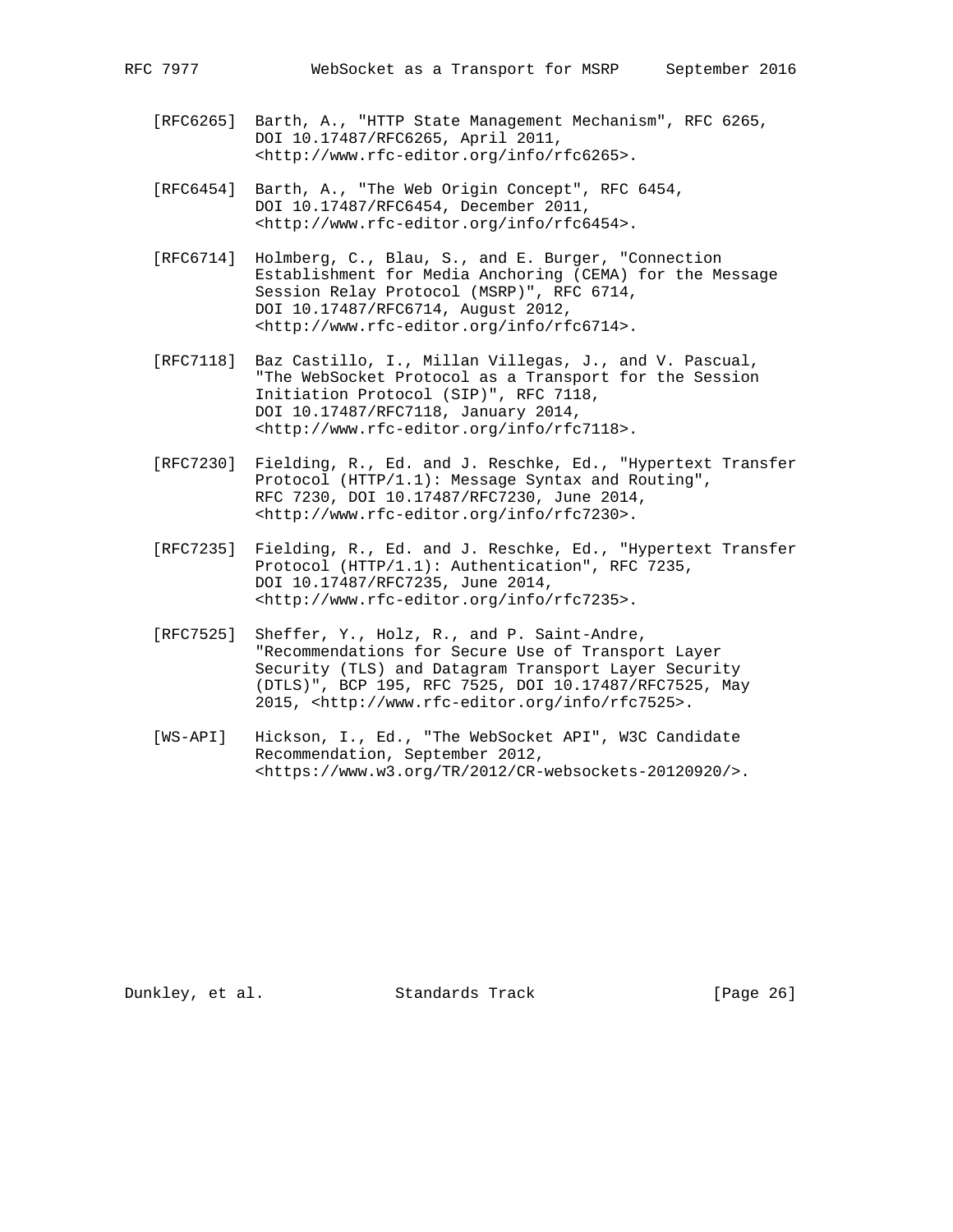## Appendix A. Implementation Guidelines: MSRP WebSocket Client Considerations

 The JavaScript stack in web browsers does not have the ability to discover the local transport address used for originating WebSocket connections. Therefore, the MSRP WebSocket Client constructs a domain name consisting of a random token followed by the ".invalid" top-level domain name, as stated in [RFC2606], and uses it within its From-Path headers.

 The From-Path URI provided by MSRP clients that use an MSRP relay is not used for routing MSRP messages, thus, it is safe to set a random domain in the hostpart of the From-Path URI.

### Acknowledgements

 Special thanks to Inaki Baz Castillo, Jose Luis Millan Villegas, and Victor Pascual, the authors of [RFC7118], which has inspired this document.

 Additional thanks to Inaki Baz Castillo, who pointed out that "web browser" shouldn't be used all the time, as this specification should be valid for smartphones and apps other than browsers and suggested clarifications to the SDP handling for MSRP over WebSocket.

 Special thanks to James Wyatt from Crocodile RCS Ltd for helping with the JavaScript MSRP-over-WebSockets prototyping.

Special thanks to Anton Roman who has contributed to this document.

 Thanks to Saul Ibarra Corretge for suggesting that the existing MSRP keepalive mechanism may be used when WebSocket pings are not available.

 Thanks to Ben Campbell, Inaki Baz Castillo, Keith Drage, Olle Johansson, and Christer Holmberg for their thoughtful discussion comments and review feedback that led to the improvement of this document. Special thanks to Mary Barnes for both her technical review and for offering to act as Document Shepherd. Thanks also to Stephen Farrell, Alissa Cooper, Mirja Kuehlewind, Allison Mankin, Alexey Melnikov, and Kathleen Moriarty for their review comments.

Dunkley, et al. Standards Track [Page 27]